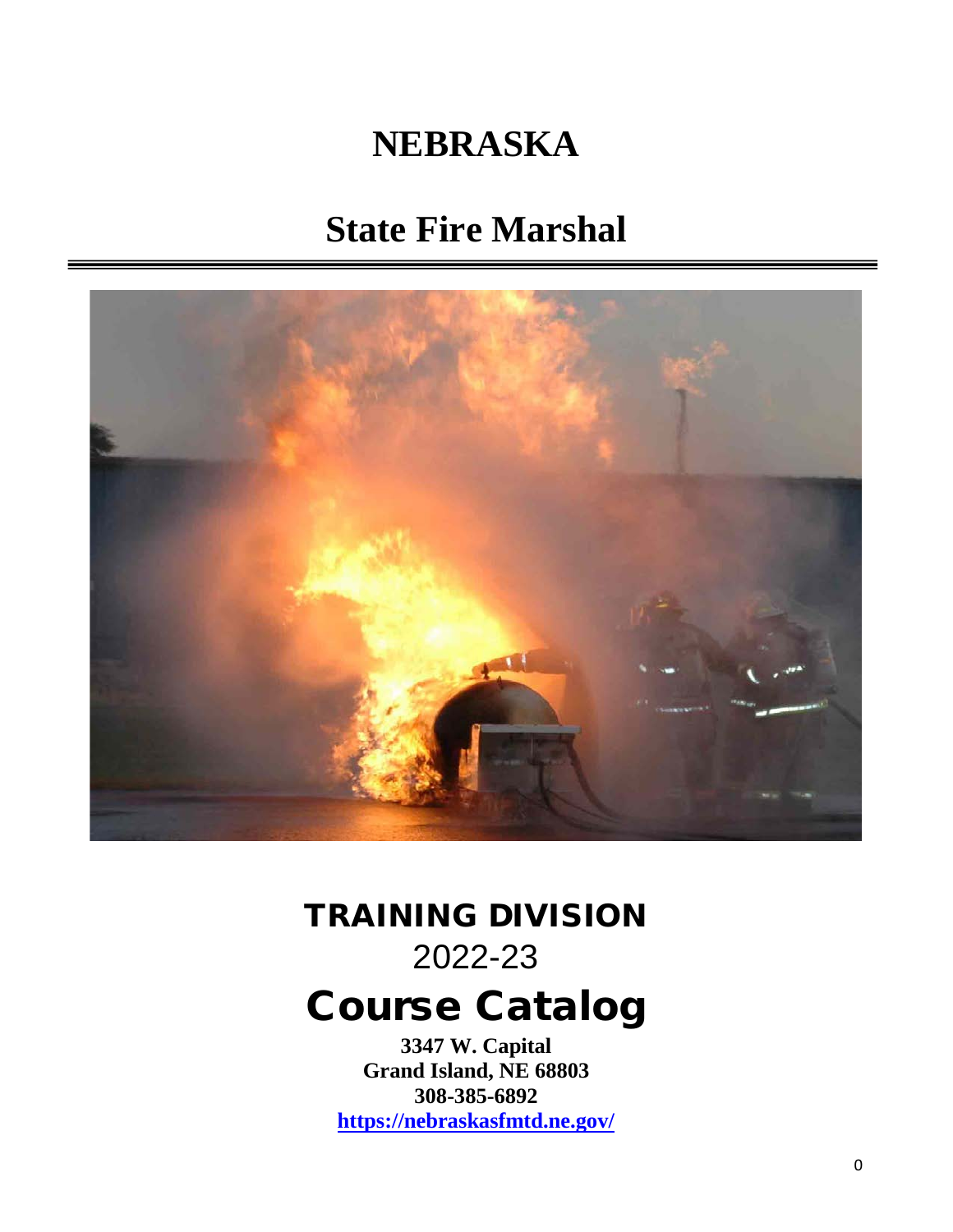#### **State Fire Marshal's Office – Training Division:**

The Training Division of the State Fire Marshal's office of Nebraska is the state designated firefighter training and certifying authority for the state. By statue the Training Division offers training to all fire departments in the state FREE of charge. Training is based on the National Fire Protection Association (NFPA) standards as they apply to firefighting and related skill sets.

#### **Instruction Methodology:**

Instruction consists of classroom discussions, demonstrations, lectures, simulation, small group activity, practical applications and drills necessary for the development of proficiency in the course's subject matter. The Training Division determines the precise content of each course and follows the appropriate NFPA standard or other nationally accepted standards such as the NWCG requirements for wildland training.

#### **Course Length and Schedule:**

Course lengths are based on educational considerations like the amount of classroom and practical activity, the complexity of the content, safety issues, and similar concerns. Course schedules are quite flexible, and are usually arranged by mutual consent of the instructor and the requesting organization. Typical schedules would be 3-4 hours per night once or twice a week; 8 hours a day on a Saturday and/or Sunday.

### **Delivery Format:**

Courses offered by the Training Division fall into two general categories: Traditional and Blended. "Traditional" class is all training received is conducted in a classroom setting for all learning sessions. "Blended" learning is a format that requires classroom lectures for a portion combined with each individual student completing on-line sessions through a Learning Management System (LMS) such as Navigate 2. Currently the Training Division is offering some classes in blended format with more in development.

#### **Course Enrollment and Cancellation Policy:**

The Training Division has a minimum enrollment policy that is set to ensure class facilitation and to be cost effective. As a general rule most classes require a minimum of 12 students for a class to be conducted. Should enrollment fall below a predetermined number, the course may be discontinued. A maximum class size is also established for some courses.

#### **Course Locations:**

In keeping with the 'as needed, where needed' philosophy of the program, class sessions are normally held at a local fire station where the necessary apparatus, tools and appliances for proper training are available to the instructor and the class. The Training Division also provides courses held at regional mutual aid associations and the annual Fire School conducted by the Nebraska State Volunteer Firefighters Association.

### **Tuition:**

There is **no cost** for classes offered and taught by the Training Division of the State Fire Marshal's office. Cost for books is the responsibility of the agencies requesting a course; the Training Division does not sell books but can provide a list of vendors who can supply the necessary books to support the courses.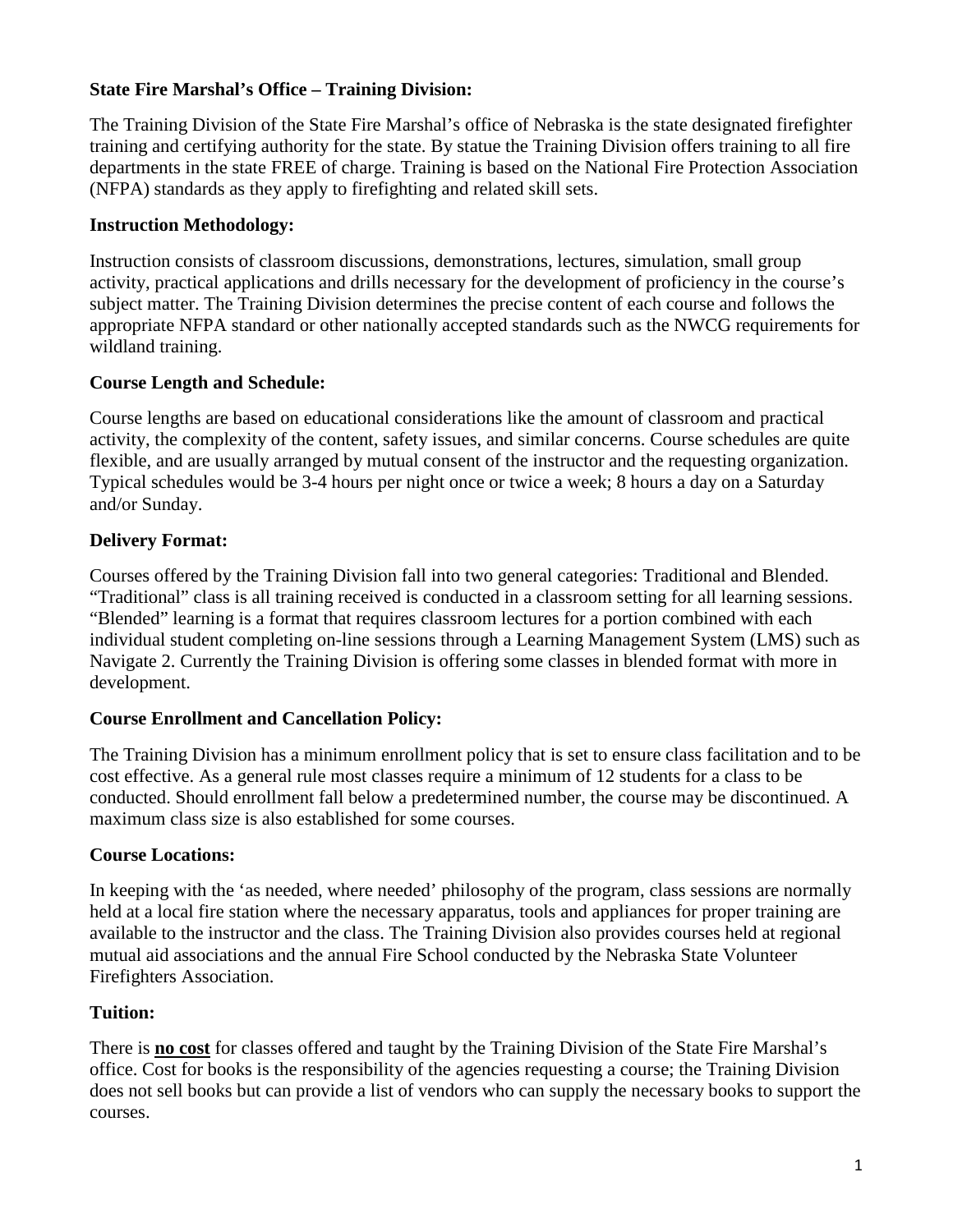#### **Training Division Instructors:**

Full time and part-time instructors who present and provide instruction for the courses listed in this catalog are employees of the SFM-Training Division. Each instructor must meet Training Division instructor requirements and have completed an approved training course to enable them to teach each course they are qualified to present.

#### **Student Responsibility and Conduct:**

Students are responsible for the material presented in each class/module. It is each student's responsibility to make up assignments and/or attendance in subject modules as required for a given class/course. Student conduct during classes offered by the Training Division should be reflected of the professionalism of the fire service. Inappropriate comments or conduct will not be tolerated by Training Division instructors and may be grounds for dismissal after discussion with the student and appropriate department authorities.

#### **Attendance Policy:**

Firefighters are required to attend 75% of the course hours to successfully complete the course.

#### **Personal Protective Equipment:**

Many classes listed in this catalog require the use of personal protective equipment/clothing to safely allow students to participate in the training. It is the responsibility of the hosting agency to ensure that firefighters participating in training have the correct, size appropriate equipment which will allow students to safely participate and gain the full benefit of the training material.

#### **Certification:**

Several of the courses listed in this catalog offer firefighter's certification for the course and require students to meet appropriate pre-requisites and to complete a Practical Skills Examination (PSE) and a written examination. Both testing components require a passing score to enable firefighters to earn the appropriate certification. There is a fee for Certification testing of \$50 per level. All firefighter certification is based on the appropriate National Fire Protection Association (NFPA) standard. Certification system in Nebraska is nationally accredited by both the International Fire Service Accreditation Congress (IFSAC) and the National Board on Fire Service Professional Qualifications (ProBoard).

To obtain certification a completed Certification Application form must be completed for each level and payment or billing information must be submitted to the Training Division office **prior** to testing.

*By policy written test results and sent to participants within 30 days of the test date. Please do not call the Training Division for test results because they will not be given over the phone or by email.* 

#### **Insurance Services Office**

**(***ISO***)** Classes and hours listed in this catalog with the *ISO* identification may meet training requirements for insurance rating office, it is important that departments document all training for rating purposes.

### **Emergency Medical Services (EMS)**

 Classes and hours identified in this catalog with the Star of Life may count as re-certification hours for EMS qualifications.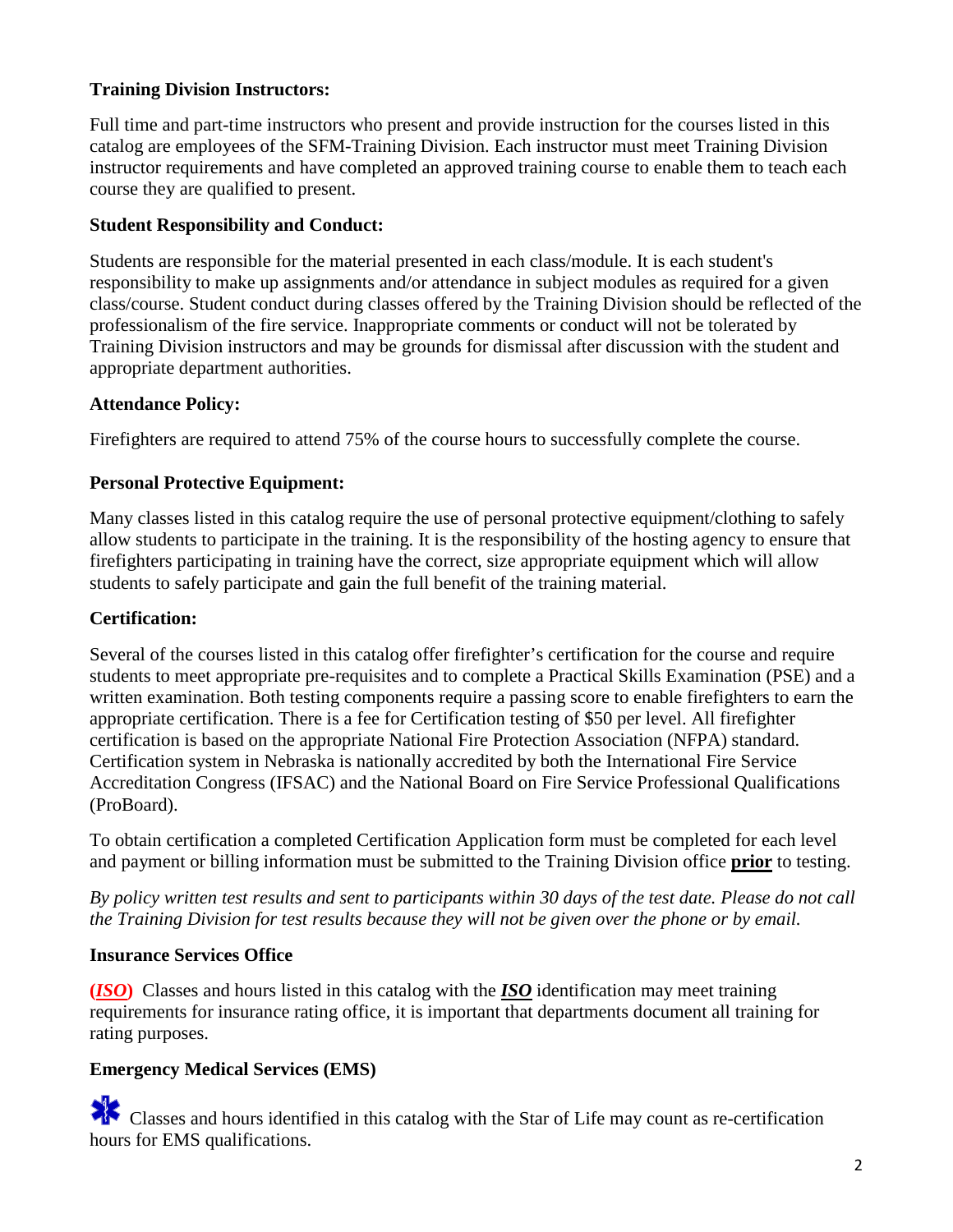# Contact the Training Division

# **Training Division Chief**

|                                             | $\triangleright$ Alan Joos   | alan.joos@nebraska.gov                           | Phone: (308) 385-6893 |  |  |
|---------------------------------------------|------------------------------|--------------------------------------------------|-----------------------|--|--|
| <b>Training Division Staff Assistant II</b> |                              |                                                  |                       |  |  |
|                                             | $\triangleright$ Corina Kuta | corina.kuta@nebraska.gov                         | Phone: (308) 385-6892 |  |  |
| <b>Mailing Address:</b>                     |                              | 3347 West Capital Avenue, Grand Island, NE 68803 |                       |  |  |

**Fax:** Phone**:** (308) 385-6890

# **Training Specialist:**

| West                | <b>Contact Information</b>  | <b>Counties:</b>                             |
|---------------------|-----------------------------|----------------------------------------------|
| Allen Michel        | allen.michel@nebraska.gov   | Banner, Box Butte, Cherry, Cheyenne,         |
|                     |                             | Dawes, Deuel, Garden, Grant, Hooker,         |
|                     | Phone: (308) 279-1788       | Kimball, Morrill, Scottsbluff, Sheridan,     |
|                     |                             | Sioux, Thomas                                |
|                     |                             |                                              |
| <b>Southwest</b>    | <b>Contact Information:</b> | <b>Counties:</b>                             |
| <b>Travis Ogg</b>   | travis.ogg@nebraska.gov     | Arthur, Chase, Dawson, Dundy, Frontier,      |
|                     |                             | Furnas, Gosper, Hayes, Hitchcock, Keith,     |
|                     | Phone: (308) 353-7118       | Lincoln, Logan, McPherson, Perkins, Red      |
|                     |                             | Willow                                       |
|                     |                             |                                              |
| <b>Northeast</b>    | <b>Contact Information</b>  | <b>Counties</b>                              |
| <b>Bill Pfeifer</b> | bill.pfeifer@nebraska.gov   | Antelope, Boyd, Burt, Cedar, Colfax,         |
|                     |                             | Cumming, Dakota, Dixon, Dodge, Holt,         |
|                     | Phone: (402) 641-7194       | Knox, Madison, Pierce, Platte, Stanton,      |
|                     |                             | Thurston, Wayne                              |
|                     |                             |                                              |
|                     |                             |                                              |
| <b>Central</b>      | <b>Contact Information</b>  | <b>Counties</b>                              |
| <b>Brian Busse</b>  | brian.busse@nebraska.gov    | Adams, Blaine, Boone, Brown, Buffalo,        |
|                     |                             | Clay, Custer, Franklin, Garfield, Greeley,   |
|                     | Phone: (402) 380-9672       | Hall, Hamilton, Harlan, Howard, Kearney,     |
|                     |                             | Keya Paha, Loup, Merrick, Nance, Phelps,     |
|                     |                             | Rock, Sherman, Valley, Wheeler               |
|                     |                             |                                              |
| <b>Southeast</b>    | <b>Contact Information</b>  | <b>Counties</b>                              |
| Dennis Baber        | dennis.baber@nebraska.gov   | Jefferson,<br>Fillmore,<br>Gage,<br>Johnson. |
|                     |                             | Nemaha, Nuckolls, Pawnee, Richardson,        |
|                     | Phone: (402) 947-1520       | Saline, Seward, Thayer, Webster, York        |
|                     |                             |                                              |
| East                | <b>Contact Information</b>  | <b>Counties</b>                              |
| Darin Lintner       | darin.lintner@nebraska.gov  | Butler, Cass, Douglas, Lancaster, Otoe,      |
|                     |                             | Polk, Sarpy, Saunders, Washington            |
|                     | Phone: (402) 269-0856       |                                              |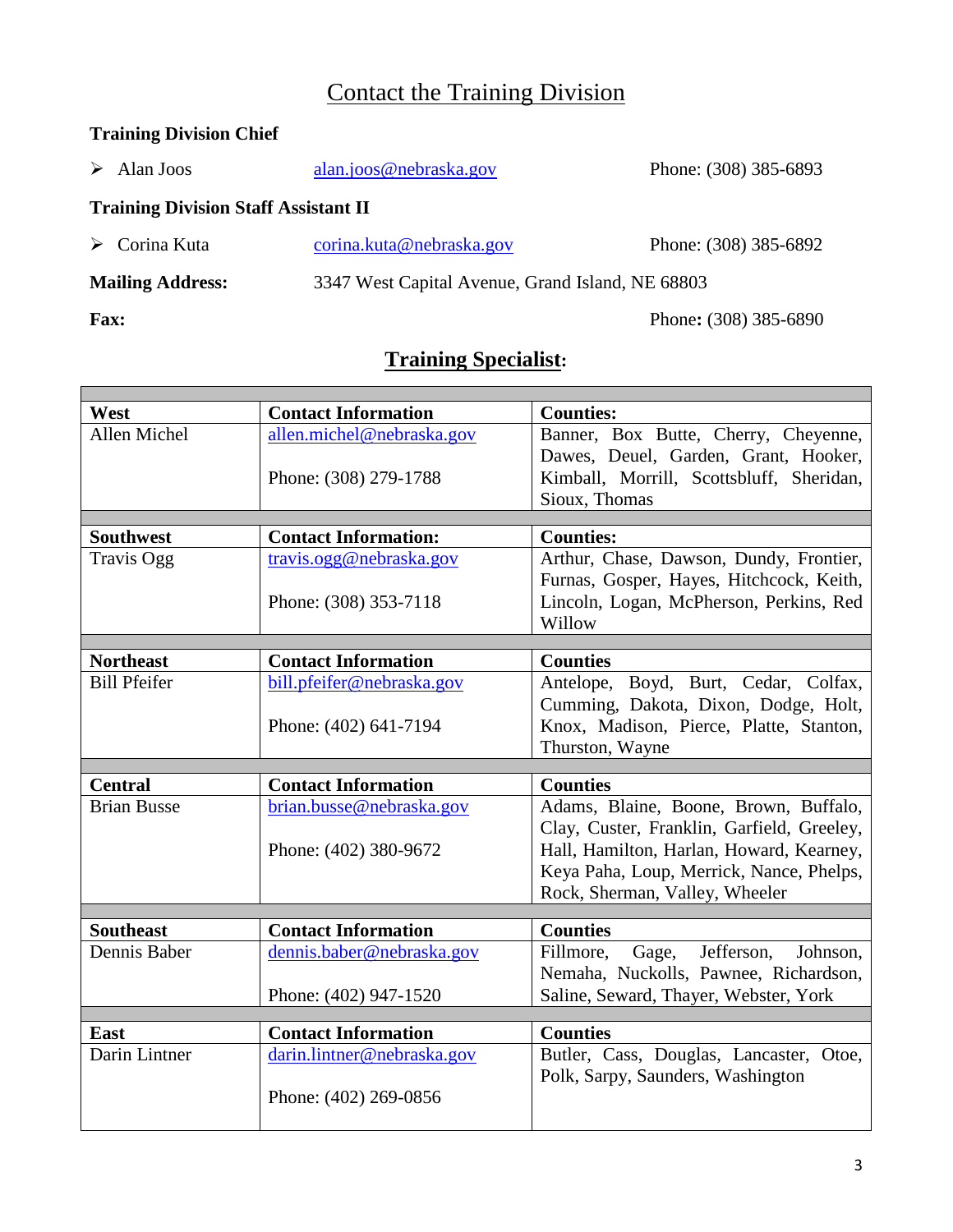# **Hazardous Material Courses**

#### **Hazardous Materials – Awareness** Course Hours: 6

#### Delivery Format: Traditional Classroom

This course is based on NFPA 1072, 2017 edition, *Responders to Hazardous Materials/Weapons of Mass Destruction Incidents*. This program is designed to familiarize individuals, who may come upon emergency involving hazardous materials, with the knowledge to initiate a proper sequence of responder procedures, notify the proper authorities and secure that scene and deny access to others.

#### Course Objectives:

- Define a hazardous material
- Identify hazardous materials by placards, labels and containers
- Identify the hazard classes/divisions
- Identify the dangers of each hazard class
- Identify shipping papers and locations for each mode of transportation
- Identify military hazards markings
- Use of an Emergency Response Guidebook(ERG) and apply it during an emergency

### 6 – CEU Hours **(***ISO***) Up to 6 – Hours**

#### **Hazardous Materials – Awareness/Refresher** Course Hours: 3-6

Delivery Format: Traditional Classroom

This course is a refresher to material covered in the initial Awareness course. This course provides updates to the basic Awareness course and will address the requirements of OSHA for maintaining the knowledge and skill level for the First Responder at the Awareness Level.

#### ▶ <b>Hazardous Materials – Operations</b> \n<math display="inline">\triangleright</math> \n<b>Hazardous Materials – Operations</b>

Delivery Format: Traditional Classroom

#### **Certification is available for this level with successful completion of the testing process Pre-requisite to Certification: None**

This course is based on NFPA 1072, 2017 edition, *Responders to Hazardous Materials/Weapons of Mass Destruction Incidents*. This course provides the emergency responder with the knowledge to respond to releases or potential releases of hazardous substances as part of the initial response. The knowledge acquired at the Operations level should enable the responder to contain the release from a defensive method and prevent exposures of the hazardous substance. Practical exercises and teamwork are included and emphasized in this course.

#### Course Objectives:

- Conduct a basic hazard and risk assessment of a hazardous material
- Understand basic hazardous materials terms and definitions
- Select and use the correct Personal Protective Equipment for the hazard
- Select correct defensive action to limit the spread of a hazardous material
- Establish a decontamination corridor, conduct emergency decontamination

#### **(***ISO***) Up to 6 – Hours**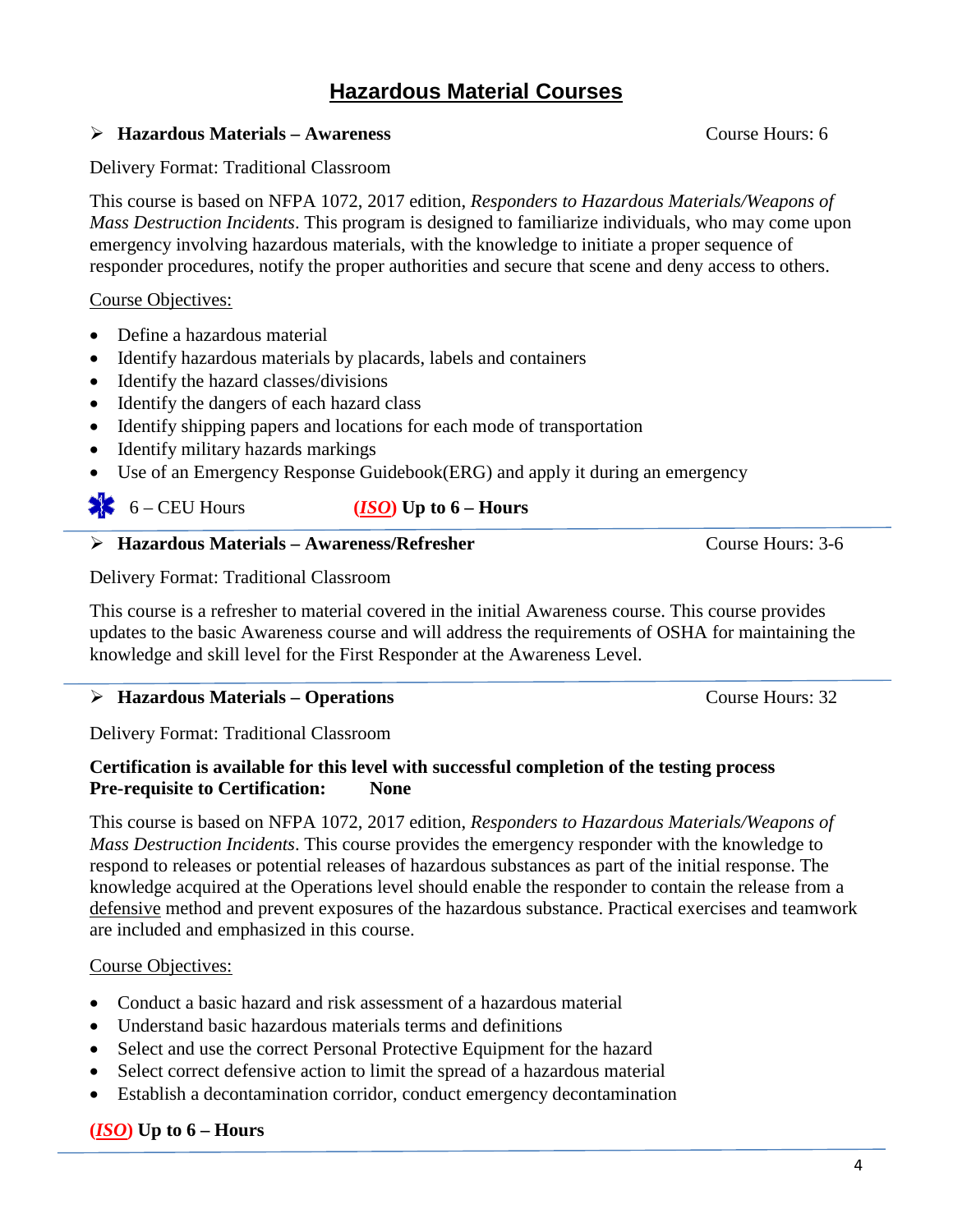#### ▶ Hazardous Material - Operations /Refresher Course Hours: 3-6

Delivery Format: Traditional Classroom

This course is a refresher to material covered in the initial Operations course. This course provides updates to the basic Operations course and will address the requirements of OSHA for maintaining the knowledge and skill level for the First Responder at the Operations Level.

#### → **Hazardous Materials – Technician** Course Hours: 80

Delivery Format: Traditional Classroom

#### **Certification is available for this level with successful completion of the testing process Pre-requisite to Certification: Certified at Hazardous Materials Operations Level**

This course is based on NFPA 1072, 2017 edition, *Responders to Hazardous Materials/Weapons of Mass Destruction Incidents*. This course provides the emergency responder with the knowledge to

respond to releases or potential releases of hazardous substances as part of technical response. The knowledge acquired at the Technician level will enable the responder to contain the release of a product from an offensive method and prevent exposures of the hazardous substance. Practical exercises and teamwork are included and emphasized in this course.

#### Course Objectives:

- Gain an understanding of basic chemical and toxicological terminology and behavior
- Understand and function in an "offensive" manner
- Demonstrate competency in implementing the emergency response plan
- Determine and classify a product and be able to verify known and unknown materials
- Become skilled in the use of field survey instruments and equipment
- Function within an assigned role in the incident command system
- Develop an understand hazard and risk assessment techniques
- Perform advanced control, containment, and/or confinement operations,
- Implement technical decontamination procedures
- Implement termination procedures and incident documentation

### **(***ISO***) Up to 6 – Hours**

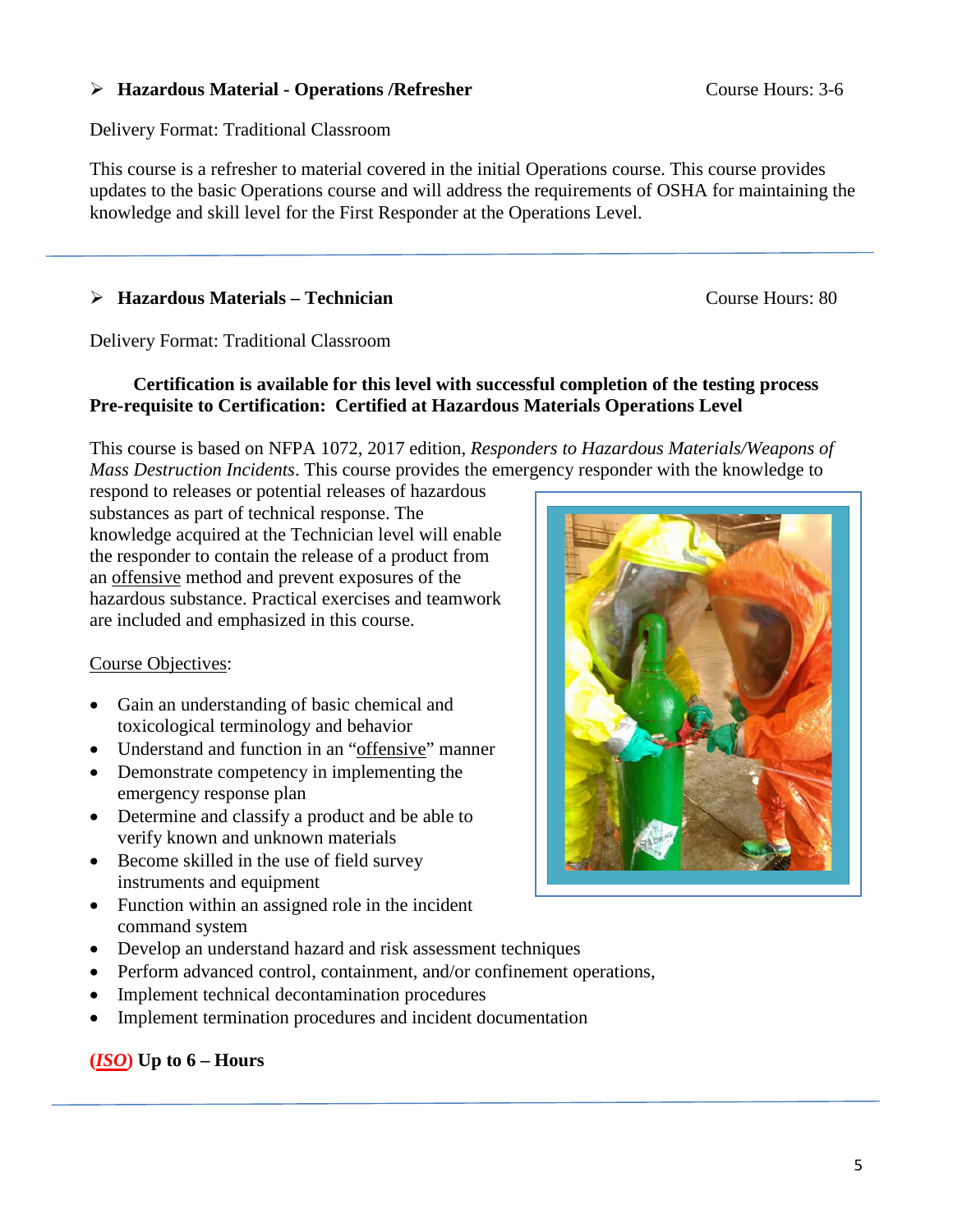#### **Meth Lab Response – Awareness Level** Course Hours: 4

#### Delivery Format: Traditional Classroom

The Drug Lab Scene Awareness course teaches clues to the presence of illegal meth labs so that appropriate action can be taken by first responders before they are exposed to the high risk materials involved in such an incident. Course material will present the risk of contamination from hazardous chemicals, conditions at the site, human actions and potential physical hazards commonly found at a clandestine drug lab. Course material provides specific training to the awareness level based on 29 CFR 1910(q).

#### Course Objectives:

- Identify safety precautions first responders should exercise when encountering a possible meth lab
- Identify types of labs by various clues
- Identify and list various chemicals used in a meth lab
- Identify possible characteristics and behaviors of meth addicts
- Given various chemicals used in meth labs identify their primary hazards

### **(***ISO***) Up to 6 – Hours**

# **Firefighter Courses**

#### **Firefighter Basics** Course Hours: 33

Delivery Format: Traditional Classroom

Firefighting Basics class is a course designed for the entry level firefighter, introduction to basic skills that will enable them to function safely on a fireground. This course is designed to be a hand off course that can be taught by local instructors.

#### Course Objectives:

- Firefighter orientation and introduction to Incident Command System, scene size-up
- Firefighter Safety
- Building Construction, Fire Anatomy and Fire Behavior
- Personal Protective Equipment/SCBA Classroom portion
- Fire control
- SCBA-Search and Rescue
- Basic ladders
- Hose Rolls/Hose Loads/Nozzle Operations
- Forcible Entry/Ventilation, Salvage/Overhaul/Fire Cause **Determination**

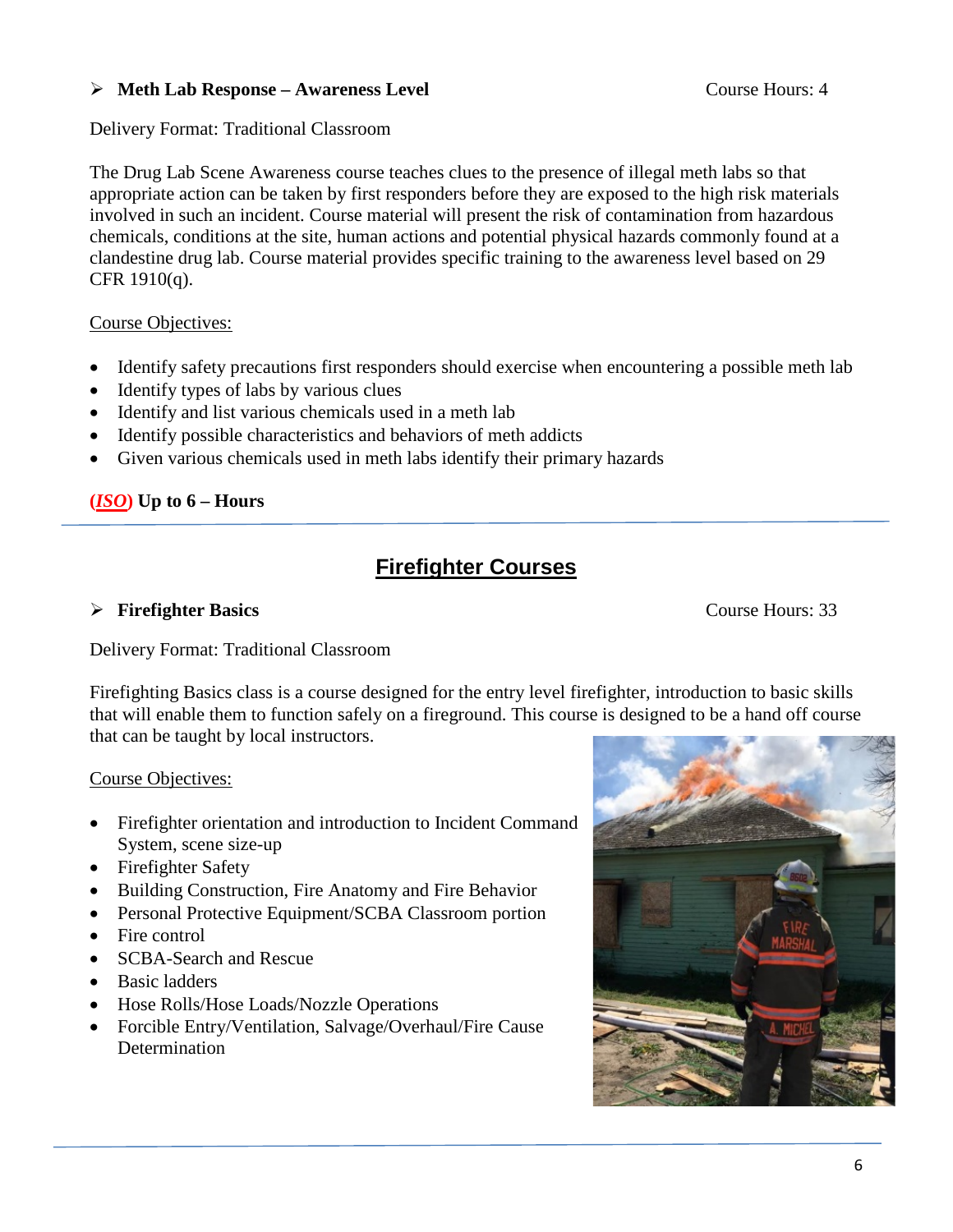#### **Introduction to Firefighting** Course Hours: 12

Delivery Format: Traditional Classroom

Introduction to firefighting is a basic class that introduces students to several basic areas of firefighter skills and knowledge. The purpose of this class is to give students a basic understanding of firefighter skills and exposure to fire in a controlled and limited capacity.

#### Course Objectives:

- Introduction to fire behavior
- Hose rolls, nozzles, and hose advancement techniques
- Self-contained breathing apparatus, donning and use in SCBA maze
- Raise and lowering of ladders
- Hands on training with propane fueled tree prop

#### **Firefighter I** Course Hours: 86

Delivery Format: Traditional Classroom and Blended Learning Format

#### **Certification is available for this level with successful completion of the testing process Pre-requisite to Certification: Certified at Hazardous Materials Operations Level**

This course is designed to meet the requirements of NFPA 1001, 2019 edition, *Professional Qualification for Firefighter*. Students who successfully complete this course and the successful testing process offered at the end will become certificated both at the state and national level.

#### Course Objectives:

- Firefighter orientation and safety, and history of the fire service
- Building construction, fire behavior and impact fire has on building components
- Identify the correct use of personal protective equipment and SCBA's
- Identify and apply the use of ropes and knots on the fireground
- Correct use and application of ground ladders
- Ventilation techniques: Horizontal, Natural, Mechanical and Vertical
- Understand and apply correct forcible entry techniques and tools
- Correct use of hose rolls, loads, nozzles and appliances on the fireground
- Establishment of a water supply in support of fireground operations
- Understand the use of portable fire extinguishers and its correct application
- Demonstrate the correct use of primary and secondary search techniques
- Fire Attack: structural, vehicle fires, Class A stacked material, and ground cover fires
- Salvage and overhaul skills and evidence preservation
- Fire department communications: Radios and phones
- Fire prevention and public education

#### **(***ISO***) Recruit Training Hours**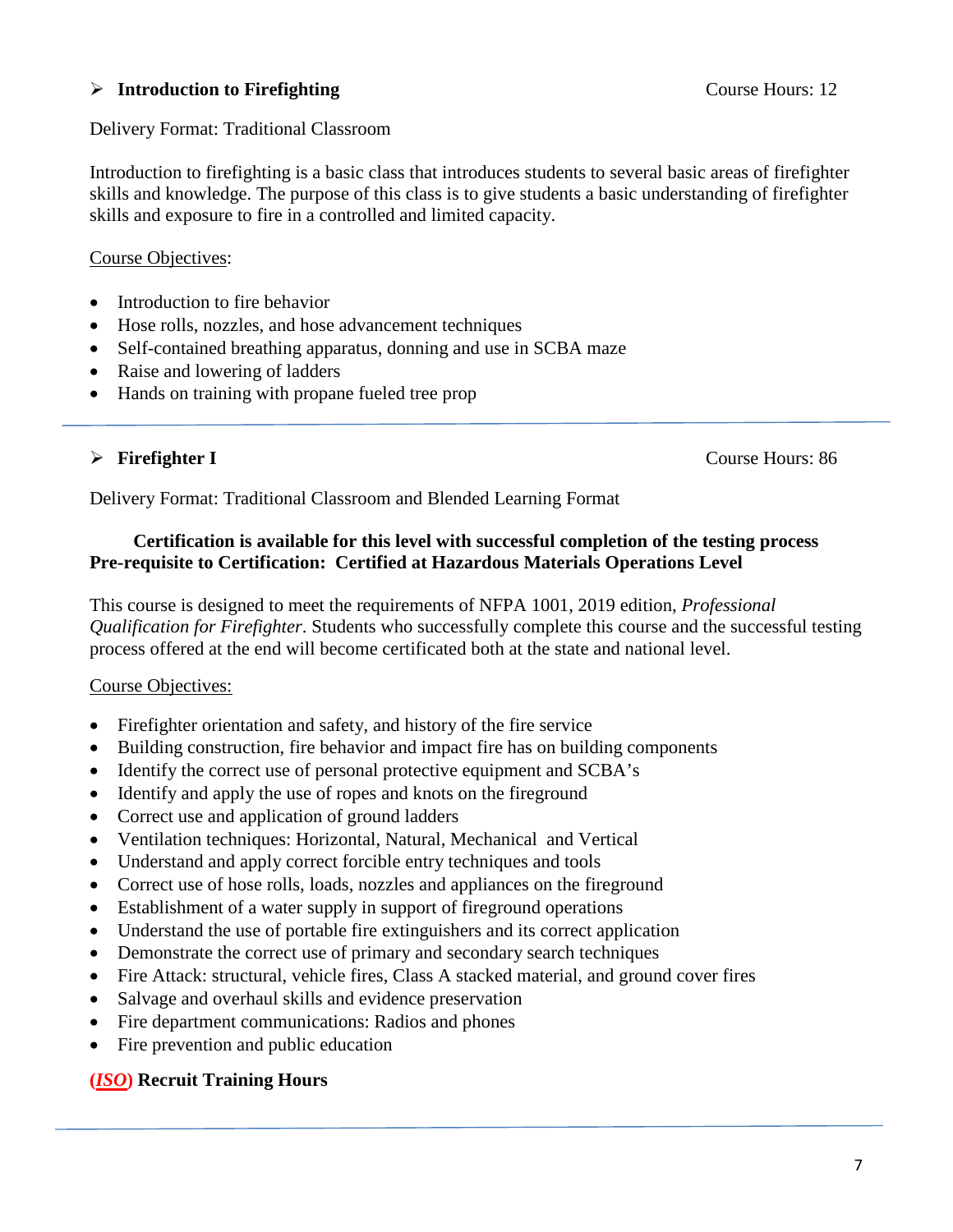#### **Firefighter II** Course Hours: 75

Delivery Format: Traditional Classroom and Blended Learning Format

#### **Certification is available for this level with successful completion of the testing process Pre-requisite to Certification: Certified at Hazardous Materials Operations and Firefighter I**

This course is designed to meet the NFPA 1001 2019 edition, standard for Fire Fighter II, *Professional Qualification for Firefighter*. This course builds on the knowledge and skills mastered at the Firefighter I level and will enable the student to operate in any environment. Students who successfully complete this course and the successful testing process offered at the end will become certificated both at the state and national level.

Course Objectives:

- Implementing an Incident Command system and operating as an initial Incident commander
- Conducting a scene size-up and establish command, strategies and determining initial tactics
- Reading building construction and fire behavior and determining incident priorities
- Leading an interior crew during fire suppression activities
- Use and application of vehicle rescue tools for victim removal
- Correct application of foam for fire suppression
- Safely control flammable gas incident
- Understand fire detection, suppression and alarm systems
- Complete pre-incident survey, fire inspection and completion of incident reports
- Conduct basic fire investigation to determine fire cause and origin

#### **(***ISO***) Recruit Training Hours**

#### **Live Fire Training – Propane Emergencies** Course Hours: 6

Delivery Format: Traditional Classroom

This course is designed to increase firefighter awareness of hazards and operations when dealing with propane emergencies. This course provides students with the knowledge and skills necessary for handling LP-Gas and propane emergency incidents. Course focus is on propane.



Course Objectives:

• Understand physical and chemical properties of propane

• Storage, transportation and system safety features and devices

• Tactical considerations for fire control and incident management and scene size-up

• Identify hazards of propane fires including BLEVE and product release

• Understand flow requirements for offensive and defensive tactics

• Hands on training of fire control with use of tank simulator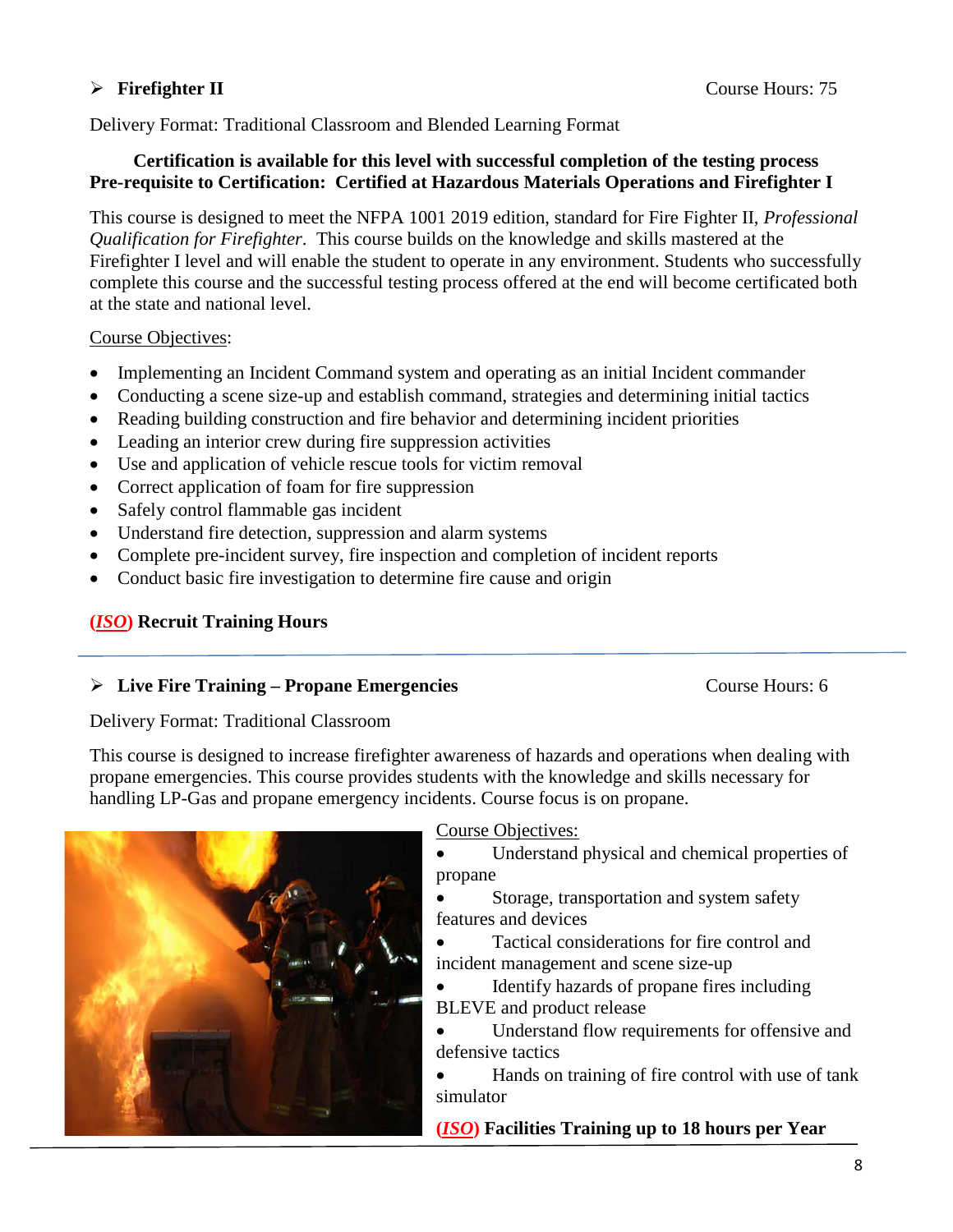#### **Live Fire Training – Foam** Course Hours: 6

#### Delivery Format: Traditional Classroom

This course addresses the proper usage of different types of foam and its application to Class A and Class B fires. Participants will understand different appliances, applications methods, environmental issues, fire attack and protection possibilities, and hazardous materials usage. They will also work with different equipment and apply foam blankets to fire situations utilizing actual fire scenarios.

#### Course Objectives:

- Discuss and understand safety concerns and considerations when using foam
- Discuss various types of natural and synthetic foams and which fires they can be used
- Identify foam types and match them with the type of fuels they can be applied
- Understand the components of a foam system, rate of application, foam concentrates, and application techniques
- Demonstrate foam application techniques on live fire scenarios

#### **(***ISO***) Facilities Training up to 18 hours per Year**

#### **Live Fire Training – Structural** Course Hours: 6

Delivery Format: Traditional Classroom

This training course brings together all classroom training on fire behavior, building construction, incident management, scene size-up and firefighter safety. This course ties all of these skill sets together in a real world live fire environment. One of the Key purposes of this class is to enable the student to gain a degree of confidence in operating at a structure fire in a safe and effective manner.

Prerequisites: Students must have completed the Firefighter Skills as identified in NFPA 1403

#### Course Objectives:

- Recognize scene hazards and understand how to conduct a scene size-up
- Observe fire behavior and risk management skills
- Understand and operate within an Incident Command System
- Demonstrate the correct use of personal protective equipment (PPE) and SCBA's
- Demonstrate the use of hoselines, water supply and water application technics
- Identify the need for ventilation technics and the correct application of ventilation skills
- Conduct interior fire attack and suppression operations as a member of a team
- Conduct primary and secondary search skills and victim removal

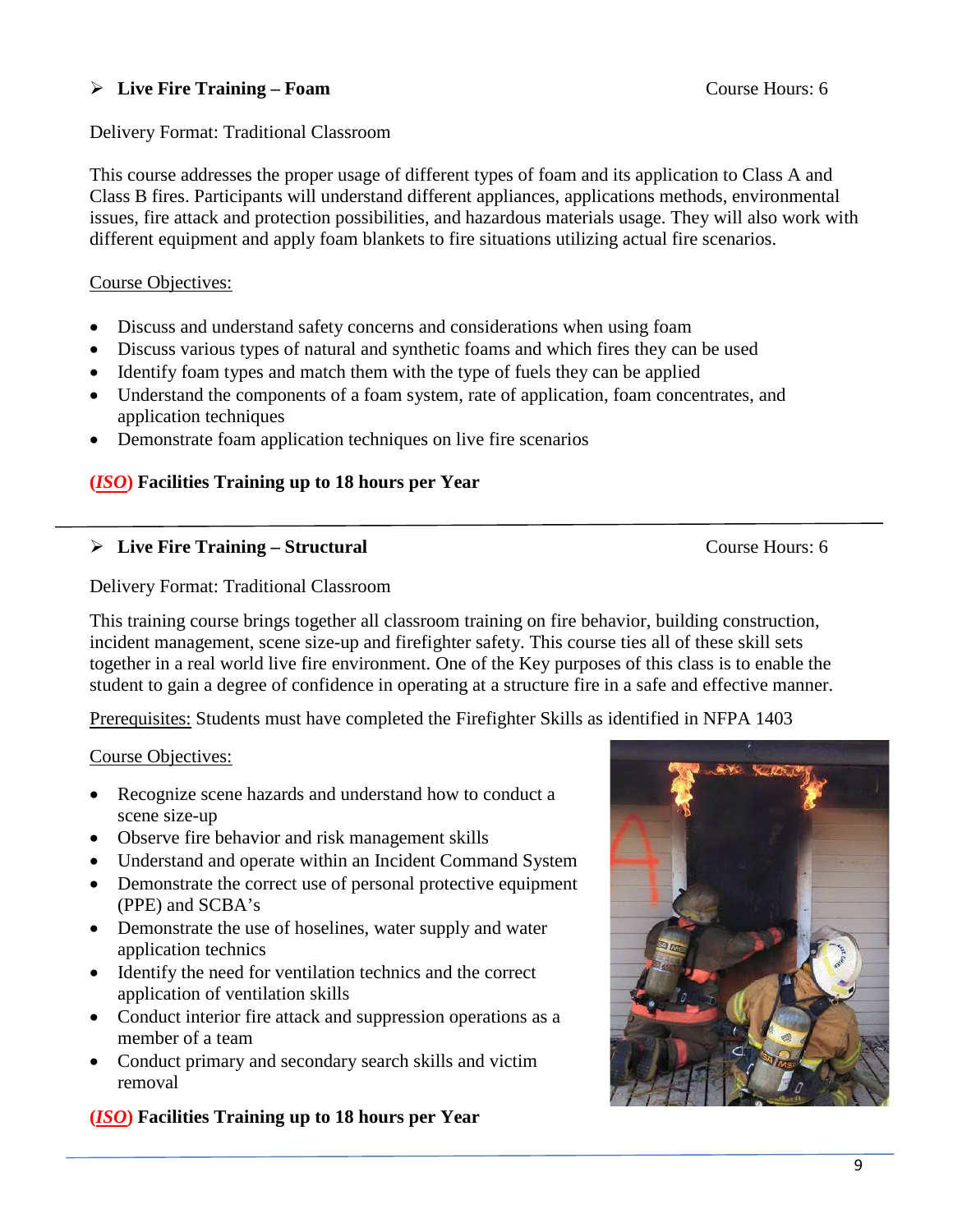#### **Self-Contained Breathing Apparatus** Course Hours: 12

Delivery Format: Traditional Classroom

This course provides students with an understanding of the self-contained breathing apparatus (SCBA) which is a critical part of a firefighter's protective equipment that allows them to operate in an Immediately Dangerous to Health (IDLH) environment.

#### Course Objectives:

- Identify environments that are encountered by firefighters that require use of an SCBA
- Understand the components of an SCBA and the different types of respiratory protection
- Understand the limitations and safety features of the SCBA
- Understand the physical requirements for donning and using an SCBA
- Identify and operate the safety features of an SCBA
- Demonstrate search techniques while operating as a member of a team
- Develop breathing techniques and air management skills

#### **(***ISO***) Facilities Training up to 18 hours per Year**



#### **Advanced Self-Contained Breathing Apparatus** Course Hours: 12

Delivery Format: Traditional Classroom

This course builds on the material learned and mastered in the basic SCBA course. In addition to reviewing basic SCBA concepts, students receive update information on SCBA technology and skills.

#### Course Objectives:

- Air supply management and preservation
- Self-rescue techniques and firefighter survival
- Team accountability and communications
- Large and small area search and rescue techniques
- Shared air supply during RIT operations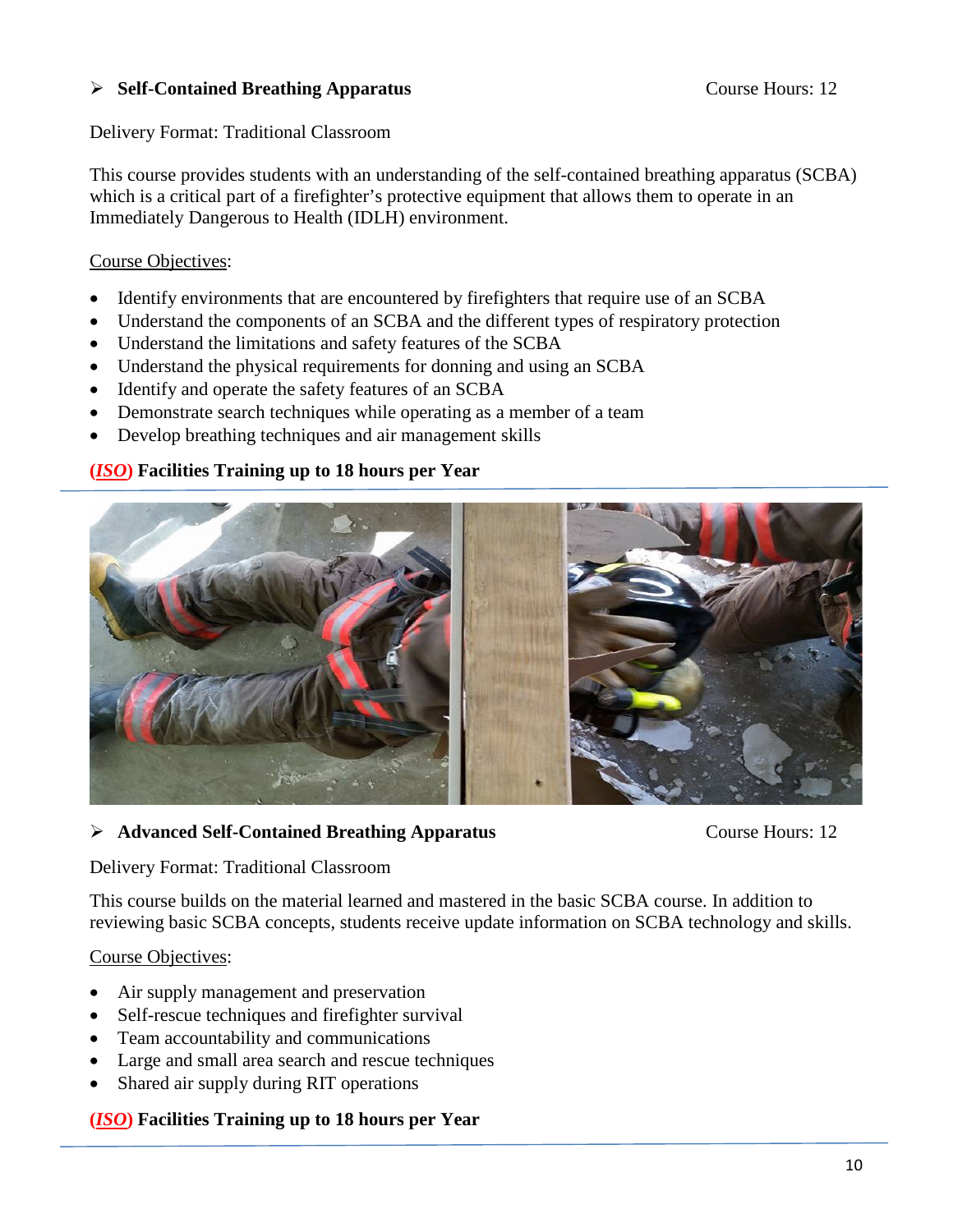#### **Self-Contained Breathing Apparatus Refresher** Corse Hours: 3-6

Delivery Format: Traditional Classroom

This course provides students with a refresher of the material covered in the initial SCBA class. This course reviews the use and limitations of the SCBA and new technology and NFPA standards that affect this critical component of a firefighter's personal protective equipment ensemble.

#### **(***ISO***) Facilities Training up to 18 hours per Year**

#### **Basic Foam Operations** Course Hours: 6

Delivery Format: Traditional Classroom

This class provides the firefighter with a basic understanding of the common types of firefighting foams (for Class A, Class B, & Polar Solvent fuels) and delivery systems and methods of application.

#### Course Objectives:

- Identify different types of foam and how they are made
- Identify types of fires or materials and match correct foam type
- Components of a foam delivery system necessary for foam application
- Hands on application of foam through four different application techniques

#### **(***ISO***) Facilities Training up to 18 hours per Year**

#### **Fire Extinguisher Training** Course Hours: 8

Delivery Format: Traditional Classroom

This course introduces firefighters/students to portable fire extinguishers, their applications and routine maintenance.

#### Course Objectives:

- Understand the different Classes of Fire
- Identify the different types of fire extinguishers
- Match correct extinguisher with correct Class of Fire
- Gain understanding of the PASS acronym
- Understand maintenance requirements for fire extinguishers
- Identify requirements for correct location of fire extinguishers
- Demonstrate correct use of a fire extinguisher during hands on training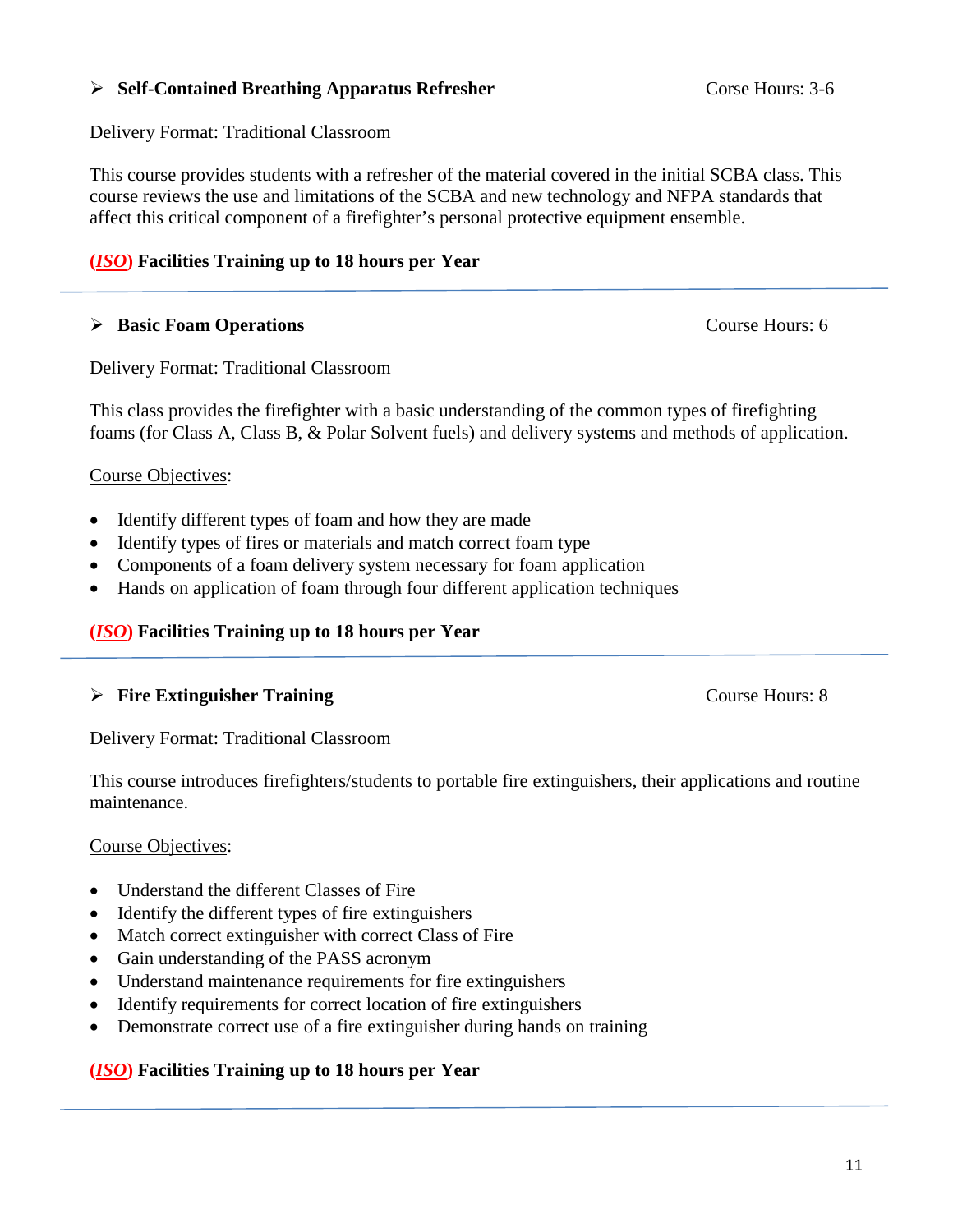### **Thermal Imaging Cameras (TIC)** Course Hours: 8

#### Delivery Format: Traditional Classroom

The material will give students a basic understanding of Thermal Imaging Cameras (TIC). Students will become familiar with the thermal imaging camera application and operations, including departmental SOGs for camera usage.

Course Objectives:

- Discuss the principles and theory of how a thermal camera operates
- Identify situations and applications where a camera can assist the firefighter such as but not limited to Scene size-up, RIT, overhaul and salvage applications
- Discuss limitations of the TIC and situations where a camera may not be reliable
- Firefighter safety and situational awareness while using a TIC

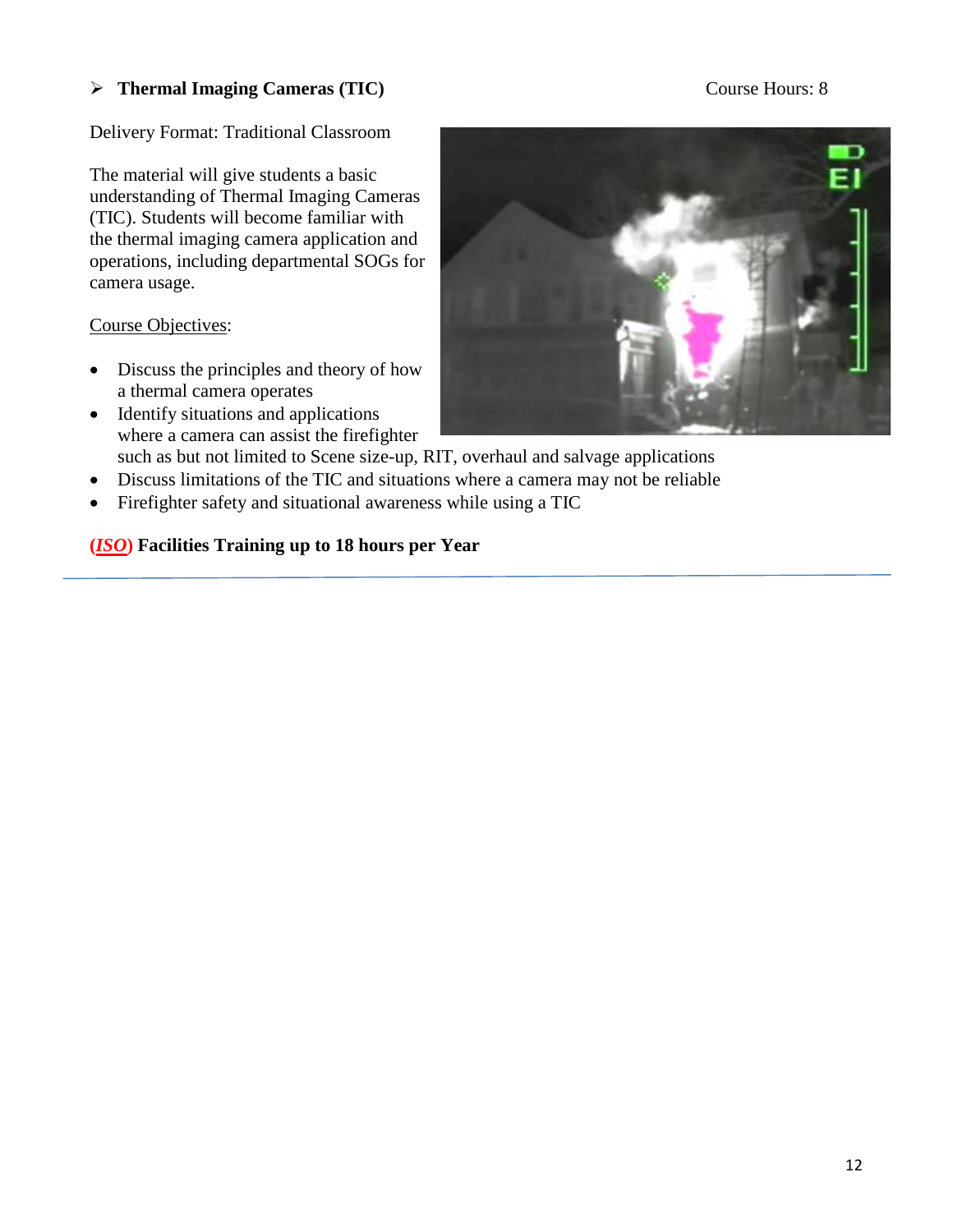# **Driver / Operator Courses**

#### **Driver/Operator – Pumper** Course Hours: 32

Delivery Format: Traditional Classroom

#### **Certification is available for this level with successful completion of the testing process Pre-requisite to Certification: None**

This course presents the student with necessary skills to drive the fire apparatus, equipped with a pump, from station to the fire scene, enable the pump and safely and effectively deliver a water-stream to the firefighters on the nozzle. This course is designed to meet objectives of NFPA 1002, 2017 edition, Chapters 4 and 5, *Fire Apparatus Driver/Operator Professional Qualifications*.

#### Course Objectives:

- Fire apparatus and construction, safety features
- Inspection and maintenance of the apparatus and pump
- Fire pump theory and fireground hydraulics
- Safe operation of the pump, valves, pressure control devices
- Water supply urban and rural, priming and drafting principles
- Fire streams and hydraulic calculation
- Fire flow for hand and master stream devices
- Driving skills for safe movement of apparatus: confined space, restricted clearance, serpentine

#### **(***ISO***) New Driver / Existing Driver 12+ Hours**

#### **Driver/Operator – Mobile Water Supply Apparatus Course Hours: 6**

Delivery Format: Traditional Classroom

#### **Certification is available for this level with successful completion of the testing process Pre-requisite to Certification: None**

This course presents the student with necessary skills to drive a mobile water supply apparatus (tender), from station to the fire scene and assist in the establishment of a water shuttle operation. This course is designed to meet objectives of NFPA 1002, 2017 edition, Chapters 4 and 10, *Fire Apparatus Driver/Operator Professional Qualifications*.

#### Course Objectives:

- Fire apparatus and construction, safety features
- Inspection and maintenance of the apparatus, water tank, and dumping system
- Establishment of fill and dump site in support of fireground operations
- Driving skills for safe movement of apparatus: confined space, restricted clearance, serpentine

#### **(***ISO***) New Driver / Existing Driver 12+ Hours**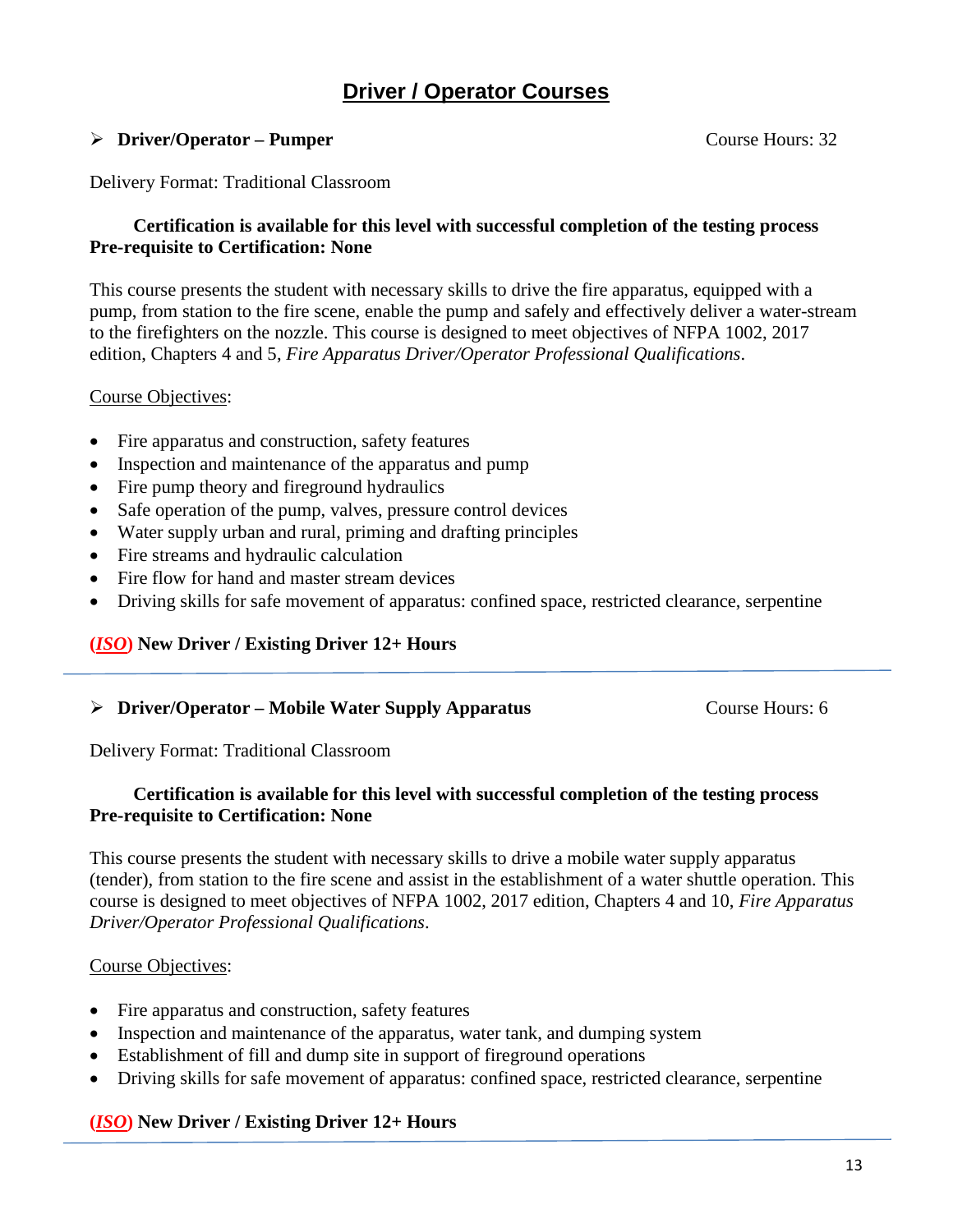#### **Basic Pump Operations** Course Hours: 12

#### Delivery Format: Traditional Classroom

This course covers proper procedures used in pumping large and small fire apparatus mounted pumps at safe pressures and maintaining a fire stream to adequately suppress fire with step-by-step manipulative skills.

#### Course Objectives:

- Review of the different types of fire pumps
- Fire ground hydraulics, friction loss, loss/gain of elevation pressures
- Water supplies for fireground operations
- Five Step-method of pump operations
- Hydrant and drafting water sources

### **(***ISO***) New Driver / Existing Driver 12+ Hours**

#### **Emergency Vehicle Driver Training Course Hours: 4** Course Hours: 4

Delivery Format: Traditional Classroom

This course is designed for all firefighters who drive emergency vehicles in response to a call for assistance. This course can be used as initial training for new emergency vehicle drivers to learn strategies to safely operate emergency vehicles in emergency and non-emergency situations. This course is an effective method to train new and experienced drivers to be safe while driving an apparatus or ambulance.

#### Course Objectives:

- Review the role and responsivities of the emergency vehicle driver/operator
- Identify what safe driving practices are and how to safely operate on a roadway
- Define what defensive driving is and the principles that foster safe driving skills
- Understand safe driving operations during emergency response
- Identify the differences in how different each type of apparatus drives
- Understand accident prevention through situation awareness and safe practices

### 4 – CEU Hours **(***ISO***) New Driver / Existing Driver 12+ Hours**

#### **Emergency Vehicle Driver Refresher** Course Hours: 4

Delivery Format: Traditional Classroom

This course is designed as a refresher for firefighters who have already completed the initial EVOC course. This course is used as a reminder of the challenges of driving a fire apparatus/ambulance and to refresh basic safety skills for the driver and passengers.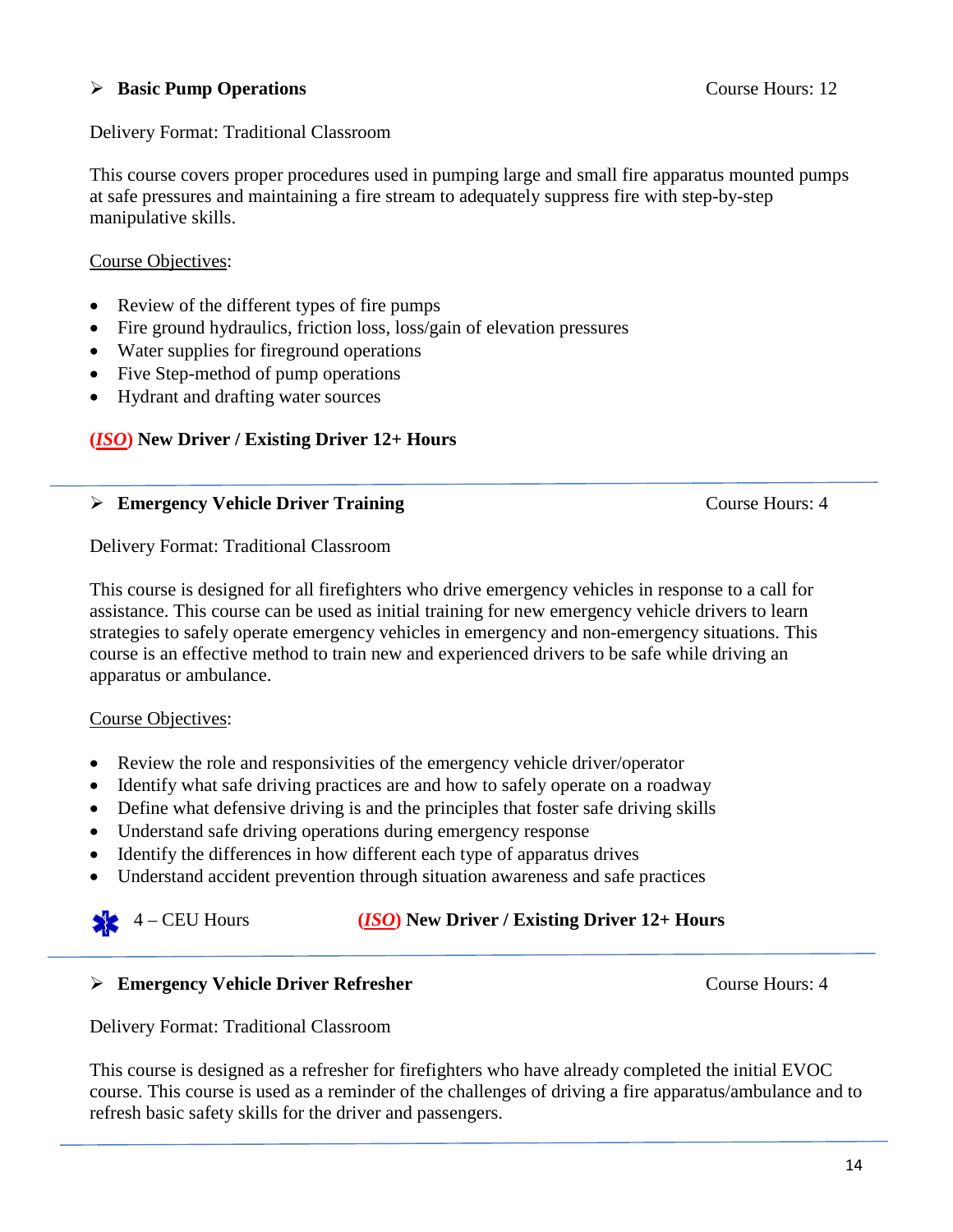#### **Example 12 Rural Water Supply** Course Hours: 12

#### Delivery Format: Traditional Classroom

Reliable water is a requirement for all fireground operations; this course will teach participants how to establish a sustainable water supply for firefighting activities in a rural setting. Through classroom principles and hands on training students will gain the skills and abilities to ensure a water supply in the rural environment.

#### Course Objectives:

- Use of the Incident Command System during water shuttle operations
- How to calculate water supply for obtaining a sustainable water shuttle operation
- Water sources for rural firefighting operations
- Requirements for tank fill sites and dump sites, dump tank set-up and deployment
- Understanding requirements for hose, adapters, and appliances for rural operations
- Safety during water shuttle operations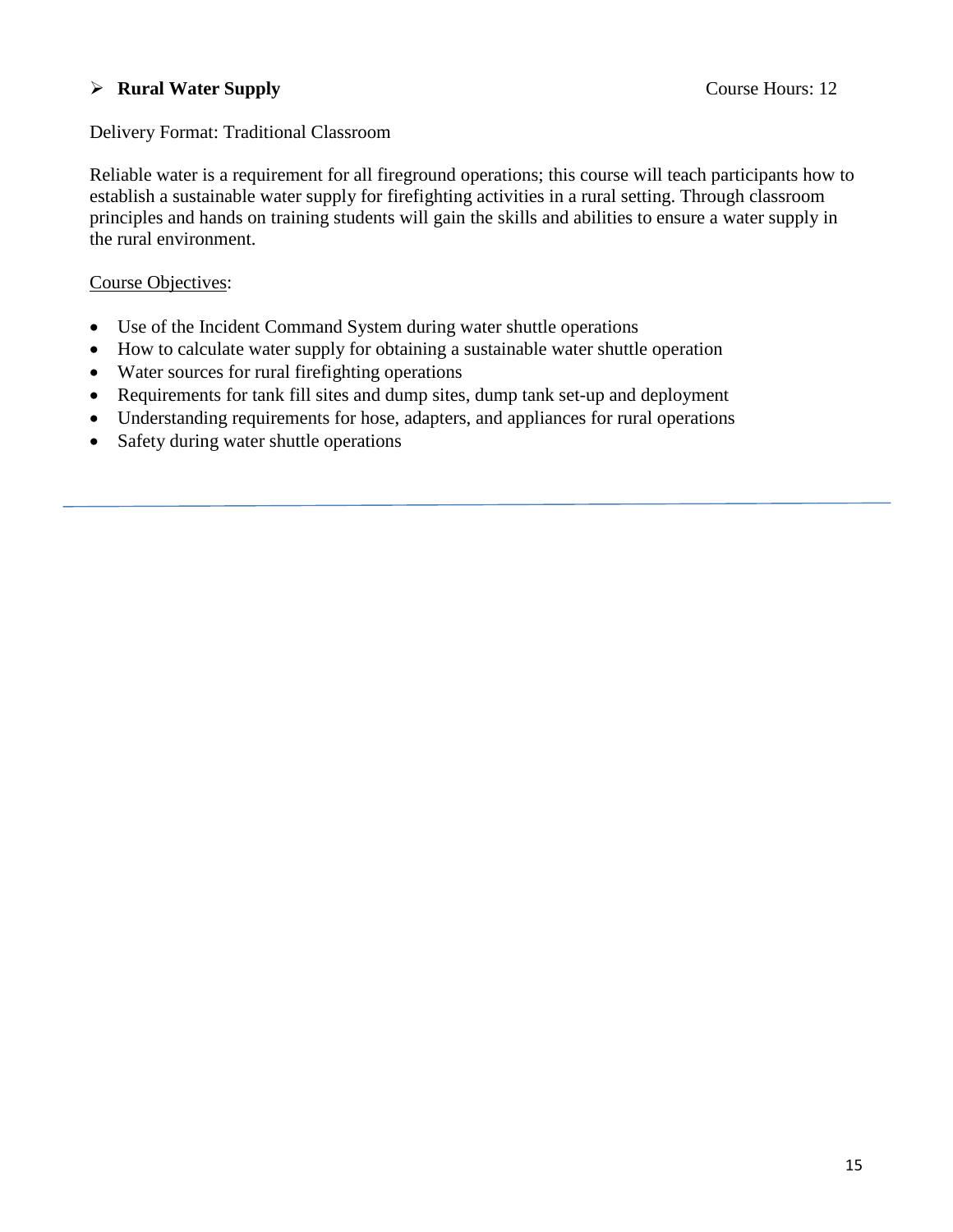# **Fire Officer Courses**

#### **Fire and Emergency Services Instructor I** Course Hours: 32

Delivery Format: Traditional Classroom

#### **Certification is available for this level with successful completion of the testing process Pre-requisite to Certification: None**

This course introduces participants and prepares them to become instructors in the fire service. This course enables students to become effective instructors which are one of the most important and influential positions within a fire department. This course meets objectives of NFPA 1041 2019 edition, *Fire and Emergency Services Instructor Professional Qualifications* Chapter 4 – Instructor 1.

#### Course Objectives:

- Gain an understanding of what a course objective is and how it relates to training
- Identify the parts of a lesson plan
- Adult learning methodology
- Presentation techniques for adult learners
- Classroom set up and the use of audio and visual aids when presenting a lesson plan
- Test administration and student feedback

#### **(***ISO***) Officer CEU's 12 Hours**

#### **►** Fire and Emergency Services Instructor II Course Hours: 24

Delivery Format: Traditional Classroom

#### **Certification is available for this level with successful completion of the testing process Pre-requisite to Certification: Fire and Emergency Services Instructor I**

This course continues the development process for those seeking to improve their instructor skills. This course builds on the skills mastered at the Instructor I level by developing a lesson plan and supporting material that adds to a successful course. This course meets objectives of NFPA 1041 2019 edition, *Fire and Emergency Services Instructor Professional Qualifications* Chapter 5 – Instructor 1I.

#### Course Objectives:

- Develop an individual lesson plan
- Outline and identify lesson objectives
- Identify appropriate audio and visual resources to support lesson plan
- Develop testing methods for lesson plan
- Schedule facility and resources to delivery training
- Evaluate and support other instructors in the delivery of lesson plan
- Monitor students and instructors in high risk training evolutions
- Deliver lesson plan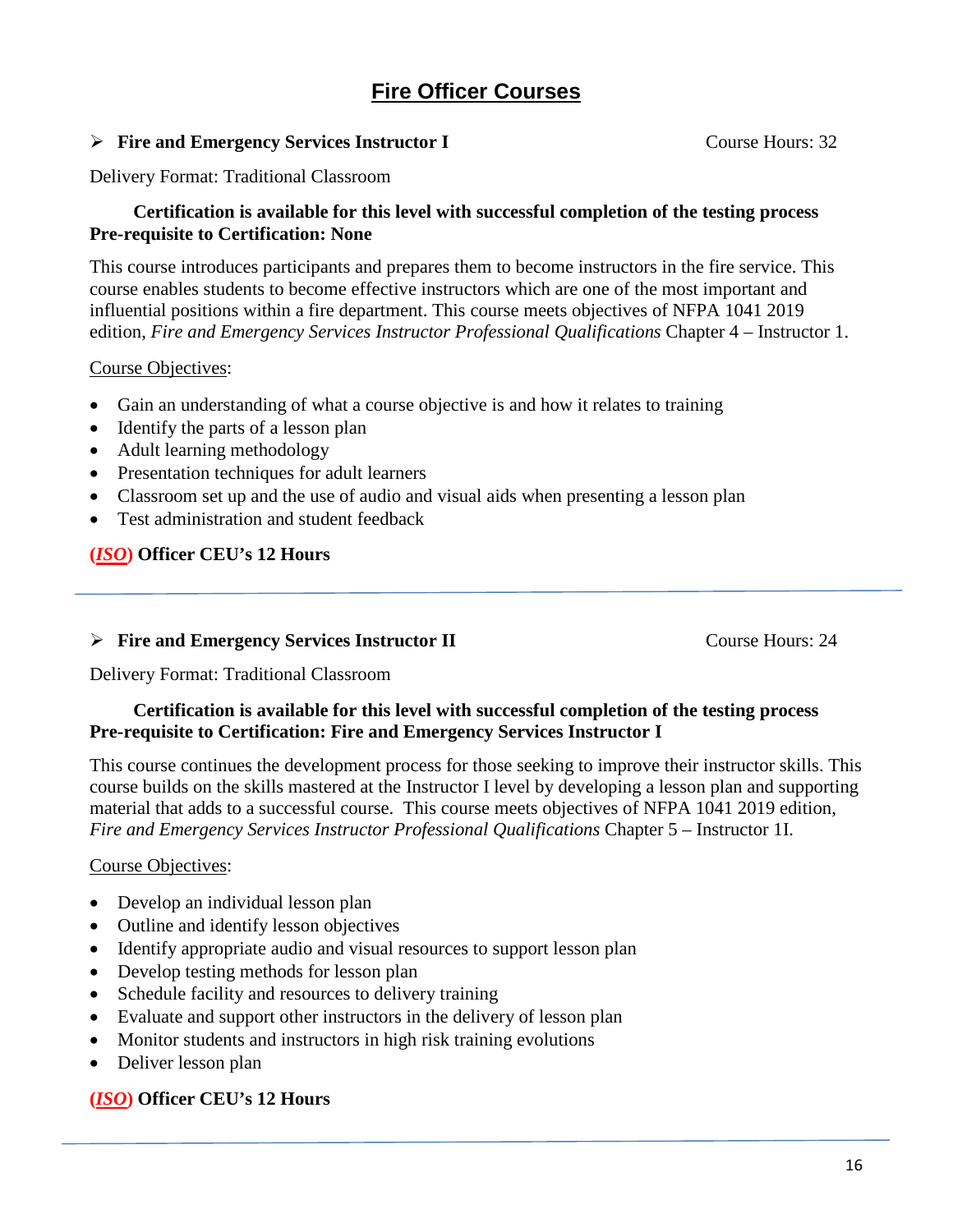#### **Fire Officer I** Course Hours: 32

Delivery Format: Traditional Classroom

#### **Certification is available for this level with successful completion of the testing process Pre-requisite to Certification: HM Operations, Firefighter II, Fire Instructor I**

The Fire Officer I course is designed to provide the front line company level officer with the skills as established by the NFPA 1021, 2019 edition, *Standard for Professional Fire Officer*. This level of officer is typically in charge of a single fire company or station, with information and skills required for success. This course requires multiple written assignments to be submitted as part of the course work.

#### Course Objectives:

- Perform routine administrative functions
- Complete reports and follow department administrative policies
- Apply human resource skills in completing assignments, employee evaluations
- Supervise company level personnel during in-service training, complete tasks
- Interact with the community by assisting with complaints, public education and public inquiries
- Complete company level pre-incident planning and life safety business inspections
- Manage an incident using an Incident Command System
- Complete initial accident investigations
- Conduct a post-incident analysis (PIA)

### **(***ISO***) Officer CEU's 12 Hours**

### **Fire Officer II** Course Hours: 24

Delivery Format: Traditional Classroom

#### **Certification is available for this level with successful completion of the testing process Pre-requisite to Certification: Fire Officer I**

Fire Officer II is a front line officer or a supervising officer in the fire department organization. This course expands on the material covered in the Fire Officer I course and follows the NFPA 1021, 2019 edition, *Standard for Professional Fire Officer*. This course requires multiple written assignments to be submitted as part of the course work.

#### Course Objectives:

- Perform routine administrative functions such as employee evaluations and work plans
- Follow department/agency administrative polices while interacting with internal and external agencies
- Assist in the budget and bid process
- Interact with the media by assisting press releases
- Manage multi-unit responses to an incident
- Complete initial investigation of a fire scene and determine cause or request an investigator
- Review initial accident reports and make recommendations to change policy or procedures
- Conduct a post-incident analysis (PIA)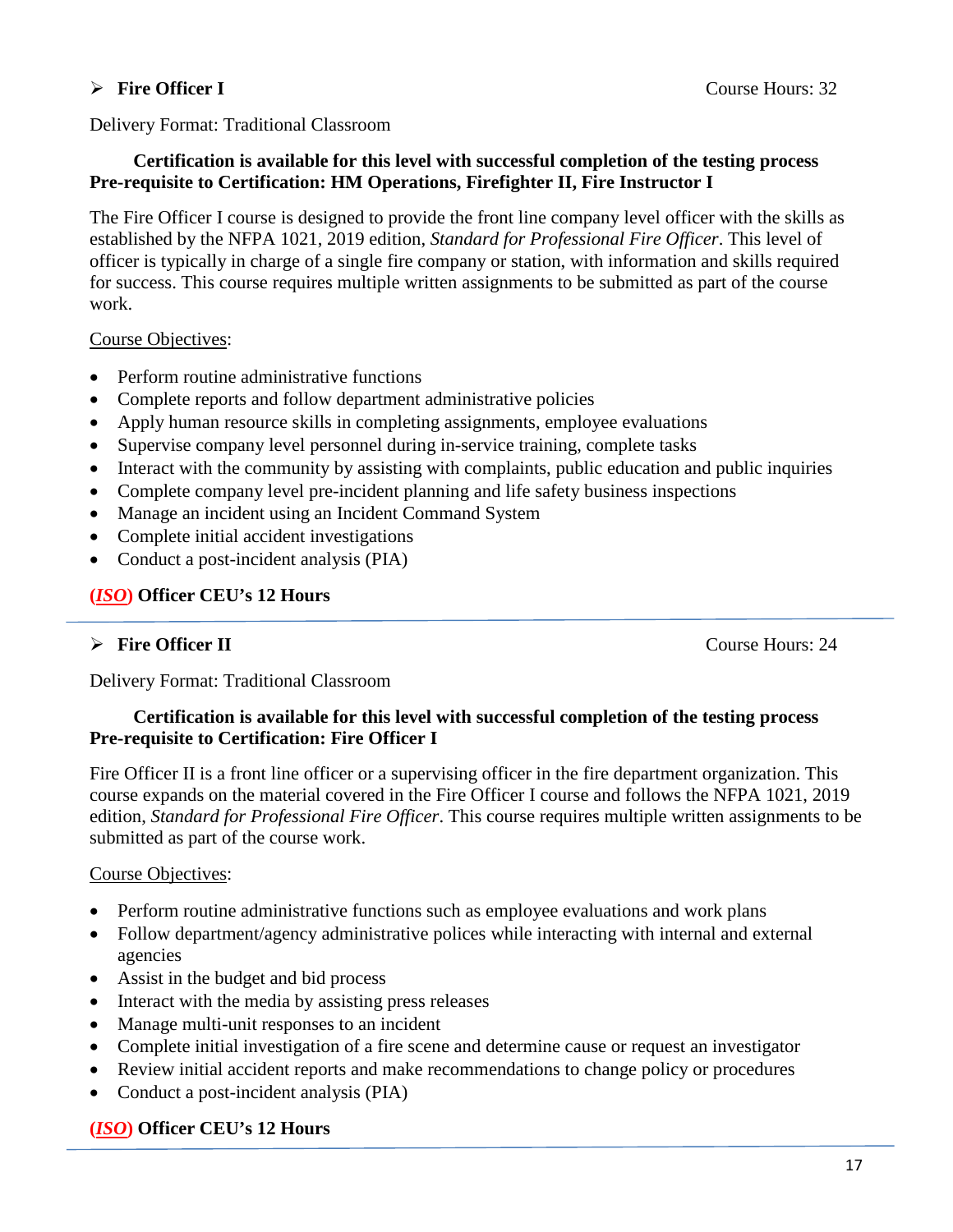#### **ICS – 300 Intermediate ICS for Expanded Incidents** Course Hours:24

Delivery Format: Traditional Classroom

#### Prerequisites: NIMS 100, 200, 700, 800

This course presents the student with a more in-depth look at the Command and Management component of National Incident Management System and National Response Plan. This course provides information and knowledge for the incident management team with the ability to manage an expanding incident that requires a stronger set of skills in incident management and planning.

#### Course Objectives:

- Review ICS fundamentals and the relationship of ICS and NIMS
- In depth discussion of the Unified Command features, advantages and functions
- Develop incident objectives during a simulated multi-agency scenario
- Focus on the planning process and the development of an Incident Action Plan (IAP)
- Planning Process- planning for incidents vs events planning
- Identify the ICS forms used during the planning and development process for an IAP
- Identify the various meetings and briefings that are part of the Planning "P"
- Discuss demobilization, transfer of command, and close out process for an incident

#### **(***ISO***) Officer CEU's 12 Hours**

#### **ICS – 400 Advanced ICS for Operations First Responders** Course Hours:24

Delivery Format: Traditional Classroom

Prerequisites: NIMS 100, 200, 300

This course builds on the concepts and processes developed in the NIMS 300 course by continuing to expand the incident command system and planning process.

#### Course Objectives:

- Review of the ICS fundamentals for Command and General Staff positions
- Discuss the challenges of major and/or complex incident/event management
- Discuss the four expansion options and how they apply in an incident
- Define what Area Command is and its advantages, organization and its six primary functional responsibilities, and application to a given scenario
- Multi-Agency coordination defined, its primary components, major guidelines for establishment
- Problems when MA's are not implemented
- Personnel positions and distinct roles as compared to Area Command and Unified Command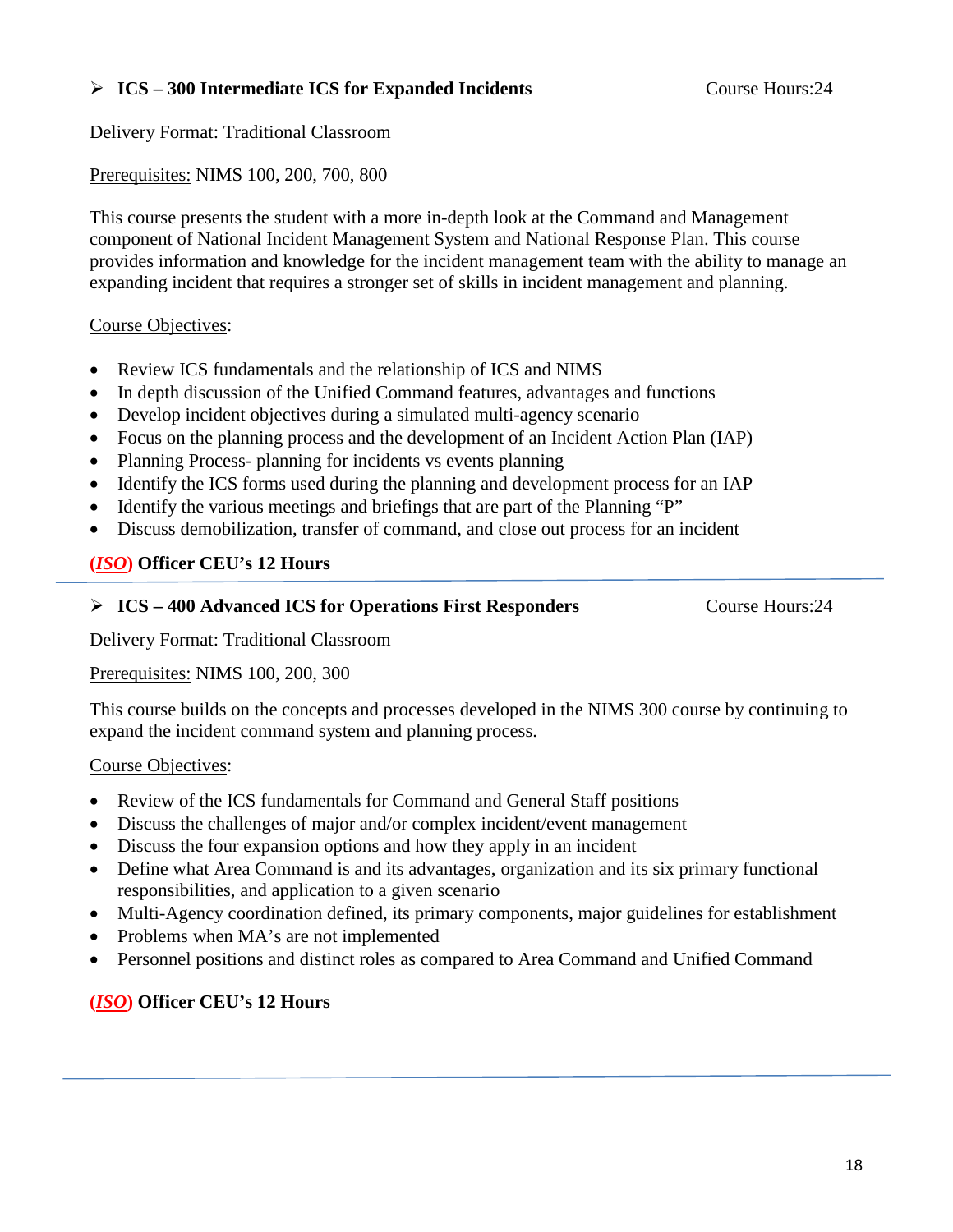#### **Art of Reading Smoke** Course Hours: 4

#### Delivery Format: Traditional Classroom

This class presents the concepts that will enable students to "read" smoke at a structure fire can assist the incident commander and firefighters to understand what type of material is burning, where the fire is going and how to take actions to control the incident.

# Course Objectives:

- Understand how to look at smoke tactically during initial size-up
- Learn the key components of determining fire location, stage of fire, ventilation and safety
- Building construction and fire behavior
- Discuss the relationship of proper size up procedures and effective fire attack
- Evaluate fire behavior and methods of determining fire spread and deteriorating fire conditions

## **(***ISO***) Officer CEU's 12 Hours**

## **Scene Preservation** Course Hours: 4

Delivery Format: Traditional Classroom

The purpose of this course is to provide firefighters and first responders with information about detecting, preserving, and securing evidence at fire scenes for further investigation. Building on the skill set learned in Firefighter II this class will help students to understand the need for protecting fire cause evidence and methods to preserve and protect a fire scene.

# **(***ISO***) Officer CEU's 12 Hours**

# **Figure 1 Starting Traffic Incident Management** Course Hours:

Delivery Format: Traditional Classroom

The Traffic Incident Management - Operations course is designed for Firefighters who may be called to operate at traffic incidents. This course will teach Firefighters how to operate in a safe and coordinated manner with other responder agencies to quickly clear traffic incidents from the roadway. The National Traffic Incident Management (TIM) Responder Training Program was created as part of SHRP 2, which was authorized by Congress in 2005.

# Course Objectives:

- Discuss the need for proper Traffic Incident Management on an roadway incident
- How to establish a Traffic Incident Management Area
- Scene management and communication
- Safe positioning of response vehicles to protect the scene and first responders
- Scene safety practices and requirements
- Demobilize a Traffic Incident Management Area.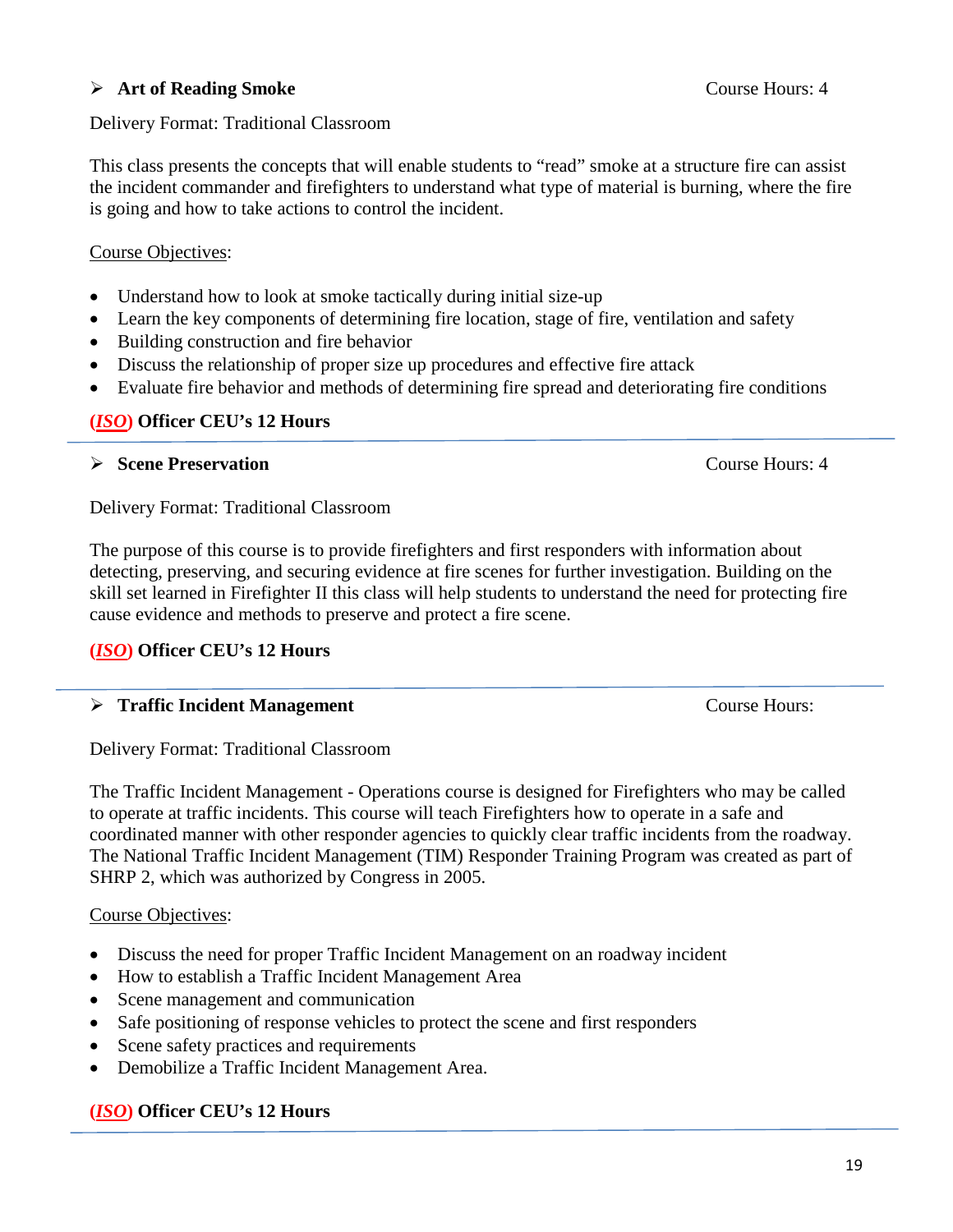# **Wildland Courses**

#### **Drip Torch Operations** Course Hours: 4

The course introduces the roles and responsibilities of a firing boss (FIRB) and outlines duties of other personnel who may engage firing operations. The course discusses and illustrates common firing devices and techniques. This course follows the requirements of NWCG S-219.



#### Course Objectives:

- Identify the roles and responsibilities of the FIRB for planning, execution, safety, coordination, and evaluation of an ignition operation on a wildland or prescribed fire
- Describe the characteristics, applications, safety and availability of the various firing devices a FIRB has at their disposal
- Given a wildland or prescribed scenario, prepare a firing plan and briefing that contains desired fire behavior, firing techniques, required resources, coordination, safety and risk management factors, and communication, to meet specific objectives

#### ▶ <b>Wildland Aierarchical</b> <b>A</b> <b>linear</b> <b>Index</b> <b>Exercise</b> <b>Exercise</b> <b>Exercise</b> <b>Exercise</b> <b>Exercise</b> <b>Exercise</b> <b>Exercise</b> <b>Exercise</b> <b>Exercise</b> <b>Exercise</b> <b>Exercise</b> <b>Exercise</b> <b>Exercise</b> <b>Exercise</b> <b>Exercise</b> <b>Exercise</b> <b>Exercise</b> <b>Exercise</b> <b>Exercise</b> <b>Exercise</b> <b>Exercise</b> <b>Exercise</b> <b>Exercise</b> <b>Exercise</b> <b>Exercise</b> <b>Exercise</b> <b>Exercise</b

Delivery Format: Traditional Classroom

This course focuses on the proper procedures in utilizing aircraft to assist fighting wildland fires. In addition to use of aircraft for wildland firefighting, this course also discusses the extrication of a pilot of a downed aircraft.

#### Course Objectives:

- Wildland fire history and proper notification procedures
- Types of aircraft used during a wildland incident
- Setup of airport and non-airport staging areas
- Aircraft safety, loading procedures
- Extinguishing agents used in the wildland environment
- Awareness of hazardous materials carried on aircraft
- Pilot rescue and disentanglement
- Hands on training and rescue scenarios

#### **Pilot Rescue Refresher** Course Hours: 4-6

This course provides students with a refresher of the material covered in the initial Wildland Aircraft and Pilot rescue course. This class addresses changes to policies that affect wildland firefighting, changes in aircraft types, extinguishment agents and review of safety while working around aircraft.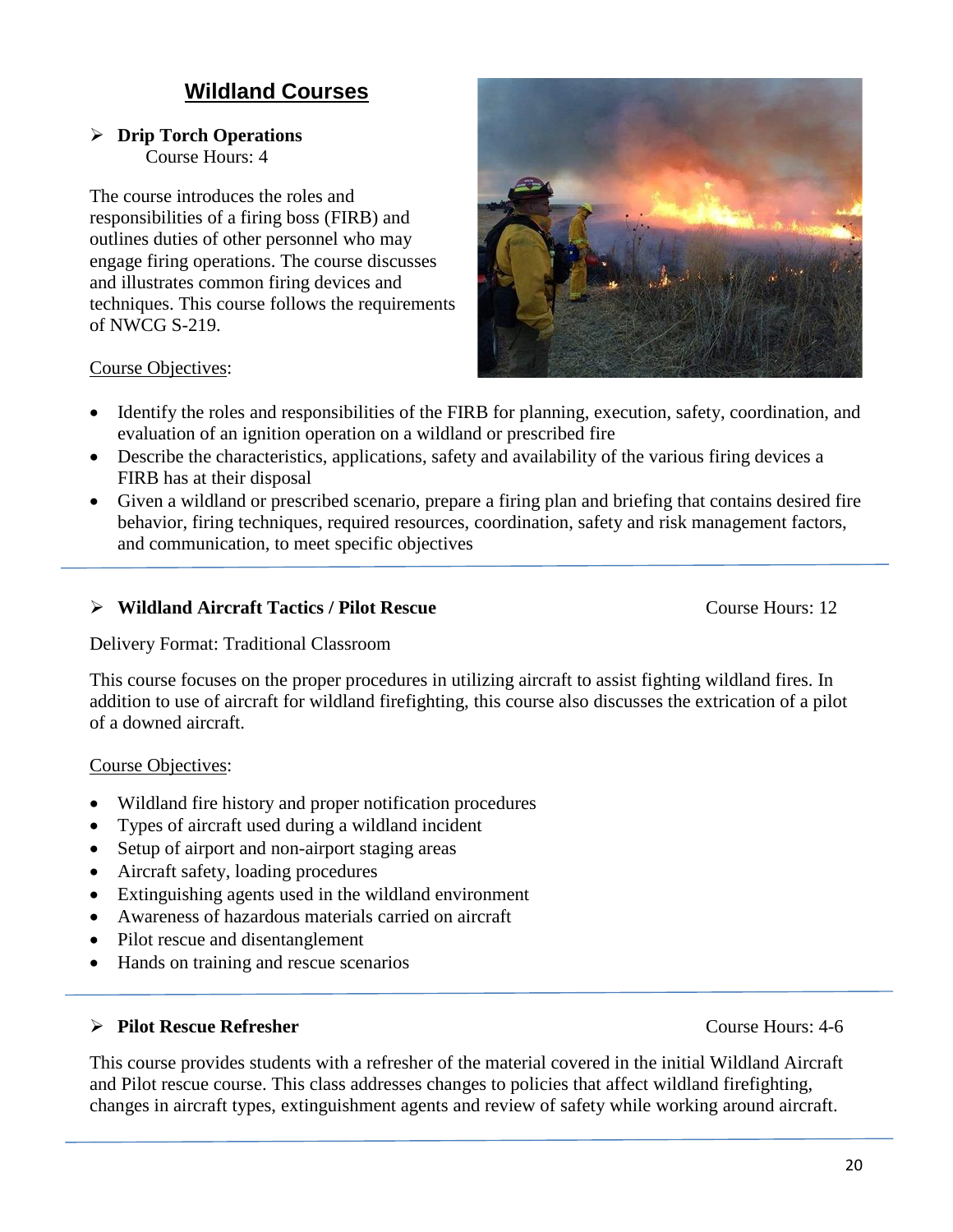#### ▶ <b>Wildland Firefox</b> <b>Refighter Red Card S-130/S-190</b> \n<p>Course Hours: 32</p>

Delivery Format: Traditional Classroom

This course provides information for firefighters to operate safely in the wildland fire environment. This program meets all National Wildland Coordinating Group (NWCG) Standards required to attain NWCG-FireFighter-2 Level. This course is a compilation of the 3 courses that NWCG (National Wildfire Coordinating Group) requires to be qualified as a FFT2 Basic Wildland Firefighter. Those three classes are: S-190 – Introduction to Wildland Fire Behavior, S-130 – Firefighter Training and L-180 – Human Factors on the Fireline.

Course Objectives:

- Wildland terminology, resource typing and firefighter preparedness
- Incident Command System (ICS) overview and team accountability
- Risk management and communications
- Hazardous materials awareness
- Wildland/urban interface and transportation safety
- Wildland fire triangle: environmental factors of fuel, weather, topography
- Fire behavior in wildland environment
- Map reading and firefighting tactics
- Personal protective equipment
- PPE and fire shelter deployment
- Correct used and maintenance of hand tools
- Fire line construction techniques, mop-up and securing the fireline
- Standards of survival

# ▶ Wildland Firefighter Refresher **Course Hours: 8**

Delivery Format: Traditional Classroom

This course provides for the required annual refresher training for wildland firefighters who have earned a Red Card qualification. This course addresses changes in wildland fire community and provides update information and skills training which allows qualified individuals to operate in a wildland fire environment.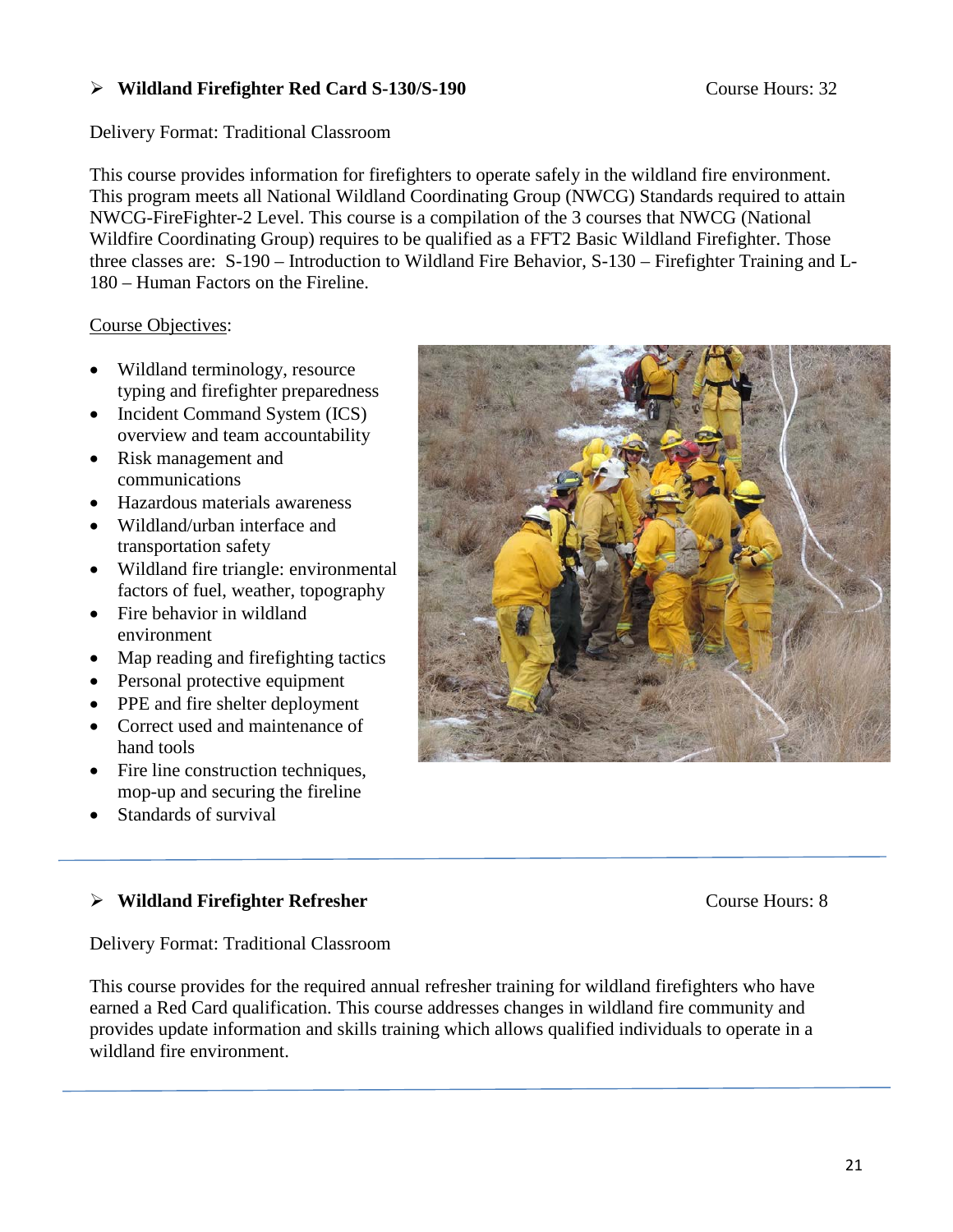#### ▶ <b>Wildland Fire Safety: Heavy Equipment Operations</b> \n<math display="inline">\triangleright</math> \n<math display="inline">\triangleright</math> \n<math display="inline">\blacksquare</math> \n<math display="inline">\blacksquare</math> \n<math display="inline">\blacksquare</math> \n<math display="inline">\blacksquare</math> \n<math display="inline">\blacksquare</math> \n<math display="inline">\blacksquare</math> \n<math display="inline">\blacksquare</math> \n<math display="inline">\blacksquare</math> \n<math display="inline">\blacksquare</math>

Delivery Format: Traditional Classroom

This course is designed for Heavy Equipment Operators that are called on to assist with controlling wildland fires. It is presented to both county and state road employees in an effort to keep them safe while operating on a wildland incident.

Course Objectives:

- Operators personal safety
- Understanding of what safety zones are and how to create them
- Recognizing extreme fire behavior and conditions
- Discussion of case studies involving wildland incidents
- Discussion of correct dozer/maintainer line construction



#### **Wildland Fires and Fine Fuels** Course Hours: 6

Delivery Format: Traditional Classroom

This class is designed to address the volatility of fires in fine fuels (grasses) that are found in Nebraska. Students will be introduced to the various types of native prairie grasses and other challenges encountered while fighting wildland fires.

#### Course Objectives:

- Wildland fire behavior: fuel, topography and weather
- Burning characteristics of fine fuels unique to Nebraska prairie grasses
- Firefighter safety
- Recommended personal protective equipment
- Tactics, equipment, and water additives
- Use of aircraft as part of fire suppression tactic
- Navigating with maps and use of GPS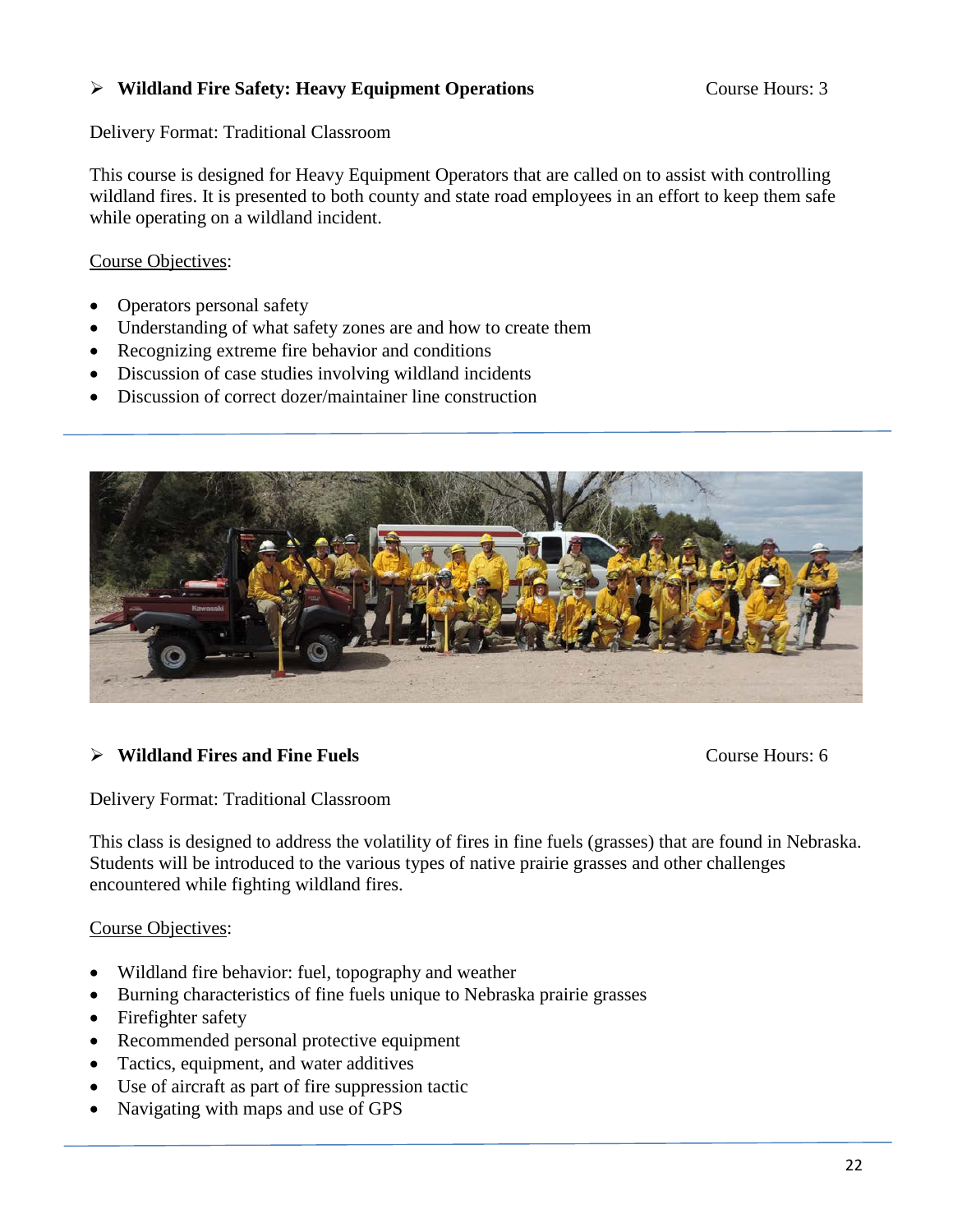#### **Wildland Fire Engine Operations** Course Hours: 4

#### Delivery Format: Traditional Classroom

This course is designed to give the firefighter an understanding of safe and sound safety practices while operating wildland fire engines. It also gives them an understanding of direct, indirect, and combination fire attack methods utilizing wildland engines.

#### Course Objectives:

- Understand their responsibilities in responding safely
- Understand the different types of engines and there capabilities
- Know the type of equipment that should be covered on wildland engines
- Understand the three basics types of wildfire attack with an engine
- Properly maintaining the engine/apparatus
- Requirements for qualifying engine for Federal Agreement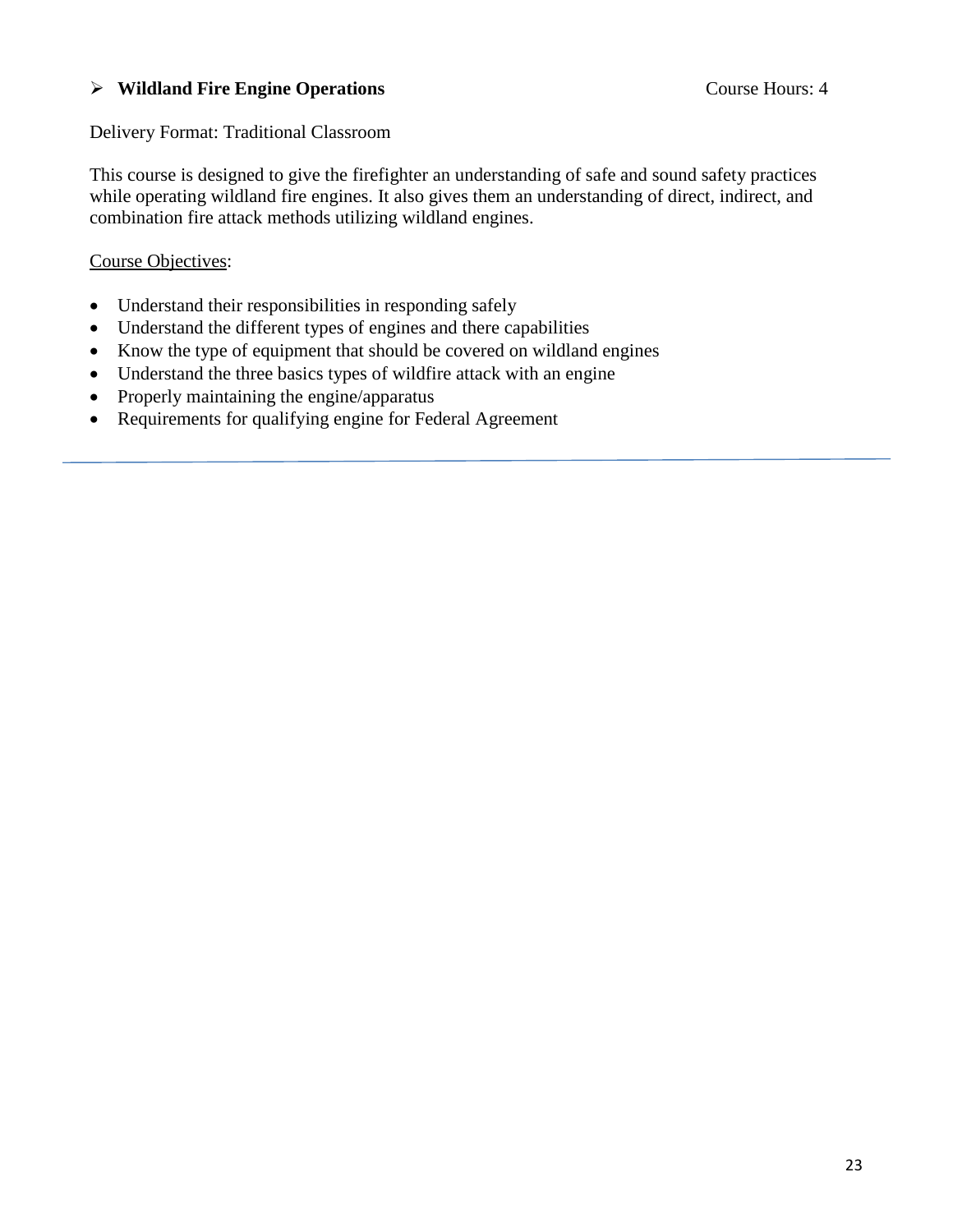# **Rescue Courses**

#### **Basic Rope Rescue** Course Hours: 15

#### Delivery Format: Traditional Classroom

This course covers the basics of technical rope rescue as identified in NFPA 1006 and NFPA 1670. This class covers basic knots, equipment and safety skills used in a rope rescue environment. This course will include classroom and hands on application of skills in an elevated environment.

#### Course Objectives:

- Required safety equipment to safely operate in this rescue environment
- Identify potential sites that would require rope rescue skills
- Basic knots, harness work, rope and equipment specifications, terminology
- Identify anchor points for rope systems
- Basics of rope repel
- Identify the different mechanical advantage systems for use in a high angle environment
- Demonstrate the ability to conduct victim rescue and victim pick-offs



## **Basic Rope Refresher** Course Hours: 6

Delivery Format: Traditional Classroom

The Training Division realizes that skills not used often enough can be lost. This class is designed to be a "refresher" class meant to update and further improve the skills taught in the Basic Rope Rescue class and is not intended to instruct beginners in all the aspects of rope rescue. Subjects covered would include knots, harness work, equipment needs and maintenance, anchoring, and mechanical advantages.

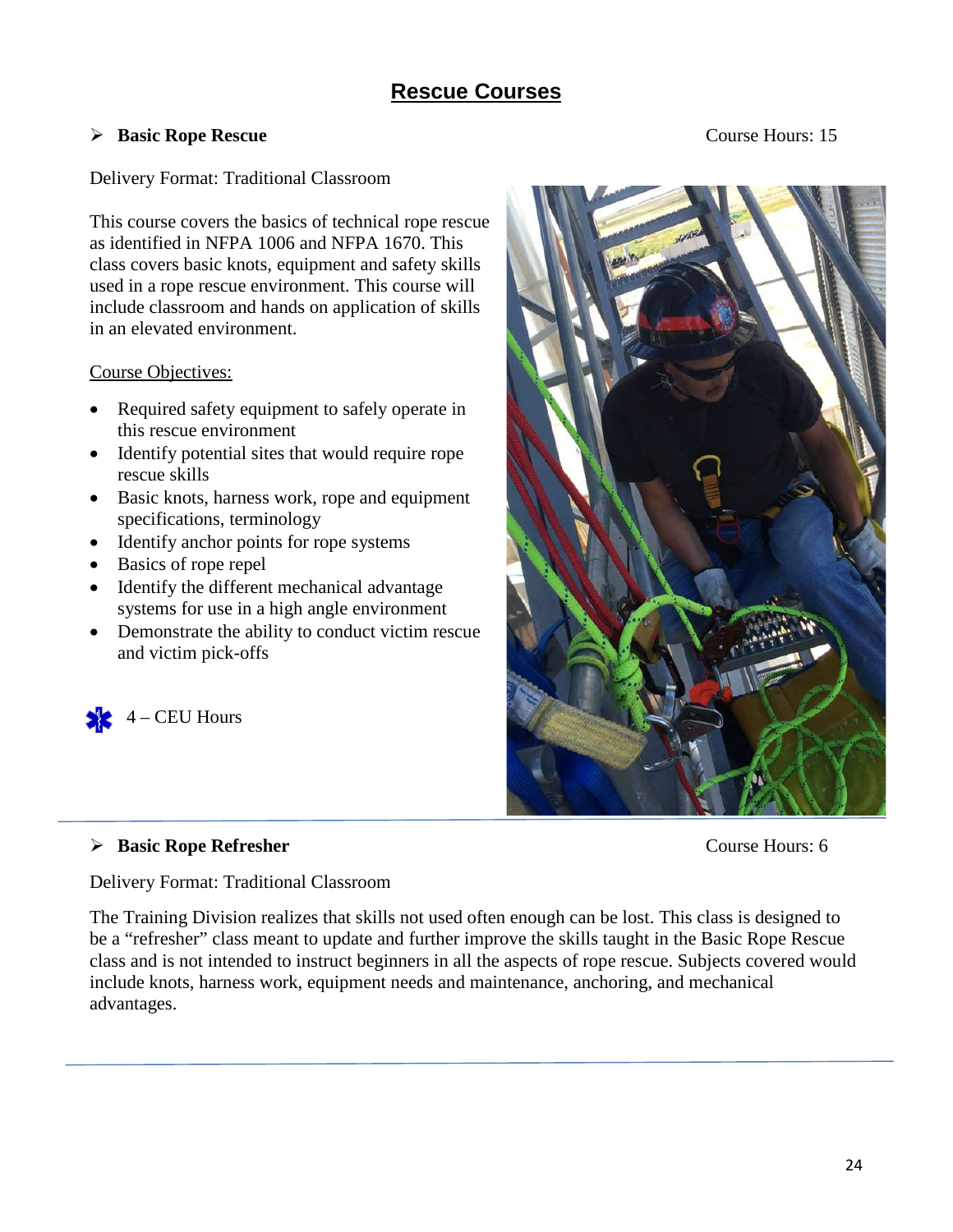#### **Advanced Rope Rescue** Course Hours: 12

#### Delivery Format: Traditional Classroom

#### Prerequisites: Basic Rope Rescue

Advanced rope rescue builds on the skills and concepts taught and mastered in the basic rope rescue class. In this course more technical skills will be presented that will prepare the rescuer with the ability to perform in a variety of high angle/high risk environments while working as a member of a team. Upon completion of basic rope rescue, this course can be taken. Advance rope rescue deals with the team concept of rescue, as well as different types of rescue such as Hi-Rise, Canyon Work, and others. Material in this course is based on NFPA 1006 and NFPA 1670.

#### Course Objectives:

- Review safety rules for high angle rescue environment
- Establish safety zones for by-standers and rescue workers
- Review of equipment, knots, and safety procedures
- Review basic anchors systems set-ups and progress to multi-system arrangements
- Identify mechanical advantage systems and liter operations
- Set up and use of Telfer line systems
- Identify the use and setup of a high line system
- Demonstrate skill proficiency through team work and scenarios

# $4 - CEU$  Hours

#### **Confined Space Rescue** Course Hours: 15

Delivery Format: Traditional Classroom

This course provides the student with an overview of the requirements found CFR 1910.146(k) and NFPA 1006. Students will understand federal regulations related to confined space rescue. Students will identify what a confined space is and be instructed in the proper procedures to utilize during a confined space rescue operation.

Prerequisites: Basic Rope Rescue, Hazmat – Awareness Level, Basic 1st Aid/CPR.

#### Course Objectives:

- Identify what a confined space is, permitting requirements and the hazards of a confined space
- Understand the Federal Regulations that govern confined space entry
- Establish safety zones for by-standers and rescue workers
- Demonstrate the ability to complete lock-out/tag-out energy isolation systems
- Identify the roles and responsibilities of entry attendants and entrants
- Identify the need for air monitoring and the use of monitoring devices
- Set up and use of patient retrieval systems
- Victim stabilization and removal methods/systems
- Demonstrate skill proficiency through team work and scenarios
- $4 CEU$  Hours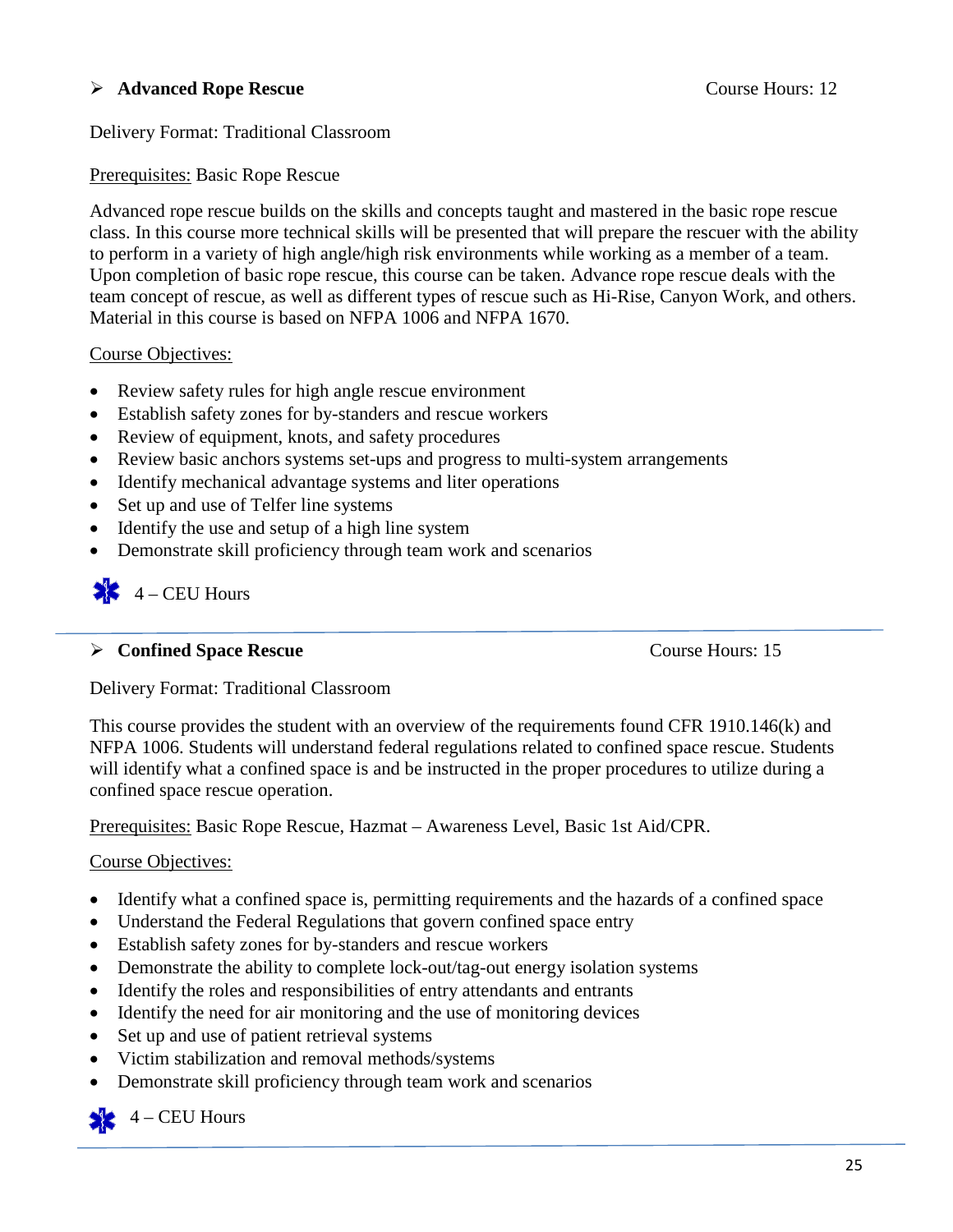#### **Confined Space Refresher** Course Hours: 3-6

Delivery Format: Traditional Classroom

This course is a refresher to material covered in the initial Confined Space course. This course provides updates to the basic Confined Space course and will address changes that have an impact on first responders who would respond to a Confined Space incident.

#### **Extrication Vehicle Extrication Course Hours:** 12

Delivery Format: Traditional Classroom

This course addresses the responsibilities of firefighters in response to a vehicle accident and how to safely manage a scene and provide the safe removal of victims of a vehicle accident. This course also addresses new technology that is found in today's vehicles. This course addresses requirements for

Firefighter II (NFPA 1001) and Rescue Technician – Vehicle Extrication (NFPA 1006).

Delivery Format: Traditional Classroom

#### Course Objectives:

- Conduct a scene size-up and establish incident command
- Establish safety zones and apparatus placement for scene protection
- Mitigation of vehicle extrication hazards (fuels, ignition sources and other hazards)
- Vehicle anatomy and terminology
- New vehicle technology; airbags, alternative fuel vehicles
- Understand the principles of vehicle stabilization
- Identify access points for safe removal of patients/victims
- Understand patient care and patient disentanglement principles
- Hands on use of extrication tools and equipment

 $4 - CEU$  Hours

#### **Vehicle Extrication Refresher** Course Hours: 3-6

This course is a refresher to material covered in the initial Vehicle Extrication course. This course provides updates to the basic vehicle extrication course and will address changes and new technology that has an impact on the firefighter who would respond to a vehicle accident.

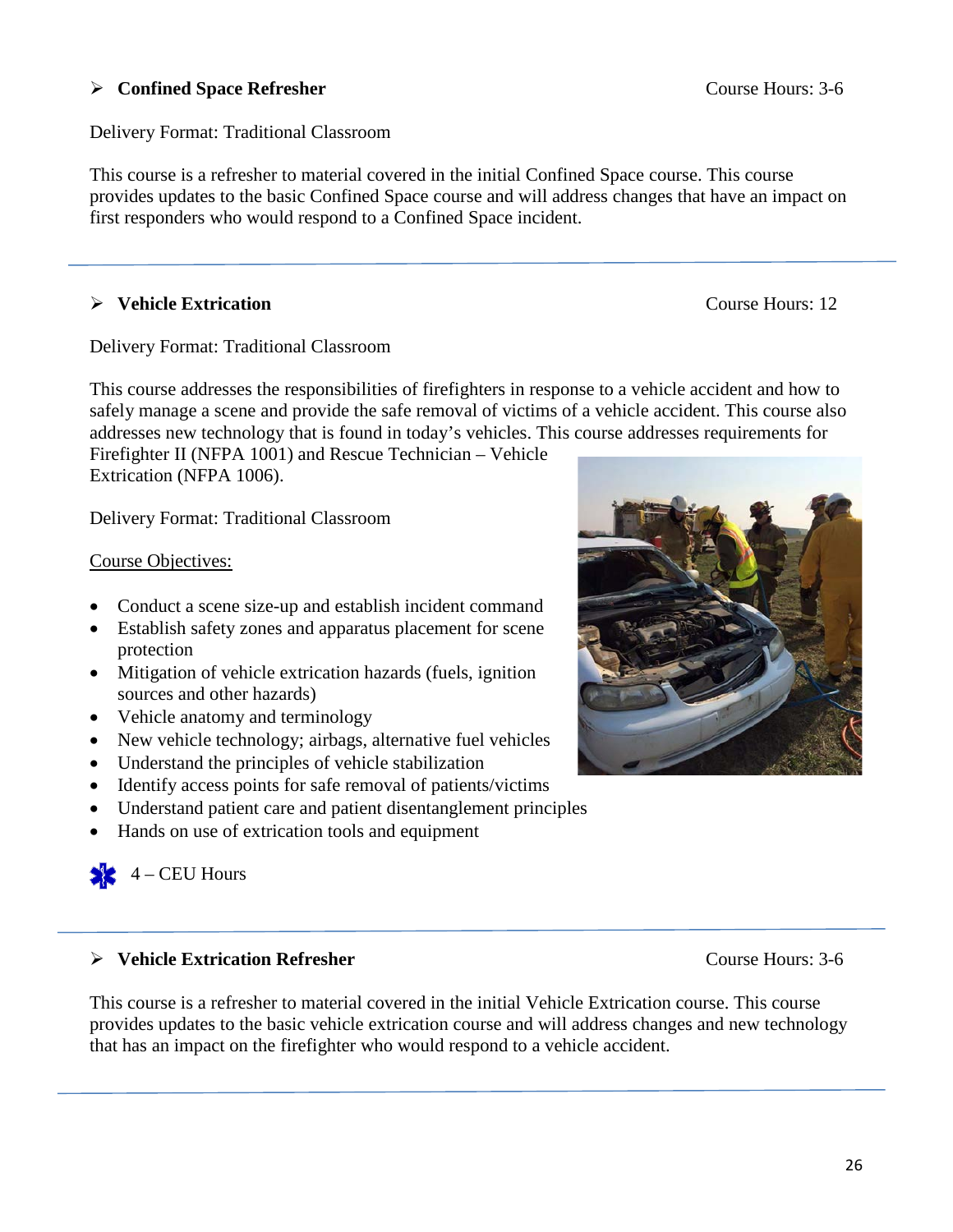#### **Heavy Rescue** Course Hours: 12

#### Delivery Format: Traditional Classroom

This course builds on the concepts learned in Vehicle extrication and applies them to large vehicles. This course provides hands-on training for fire and rescue personnel in large vehicle extrication with emphasis on proper extrication techniques when dealing with large vehicles such as buses, trucks, and semitrailers. This course addresses requirements for Rescue Technician – Vehicle Extrication (NFPA 1006).

Prerequisites: Vehicle Extrication

#### Course Objectives:

- Large vehicle anatomy
- Mitigation of scene hazards (fuel, ignition sources, other hazards)
- Scene management and safety
- Large vehicle stabilization
- Patient care and disentanglement
- Hands on scenarios and evolutions



 $4 - CEU$  Hours

#### **Responding to Agriculture Emergencies** Course Hours: 12

Delivery Format: Traditional Classroom

As responders in a state were agriculture is a major part of our economy and its history is interwoven into the culture of our state this class focuses on assisting during an emergency involving agricultural related incidents. This course covers various topics involving farm equipment and other associated hazards in the agricultural environment.

#### Course Objectives:

- Identify the four phases of rescue
- Scene management and scene safety
- Identify correct Personal Protective Equipment for ag emergencies
- Lock out/Tag out procedures
- Extrication principles involving Tractors, Combines, grain augers, other equipment
- Stabilization techniques for farming equipment
- Other ag hazards: electrical, hazardous materials, manure pits, grain bins, live animals
- Patient assessment, stabilization and removal



4 – CEU Hours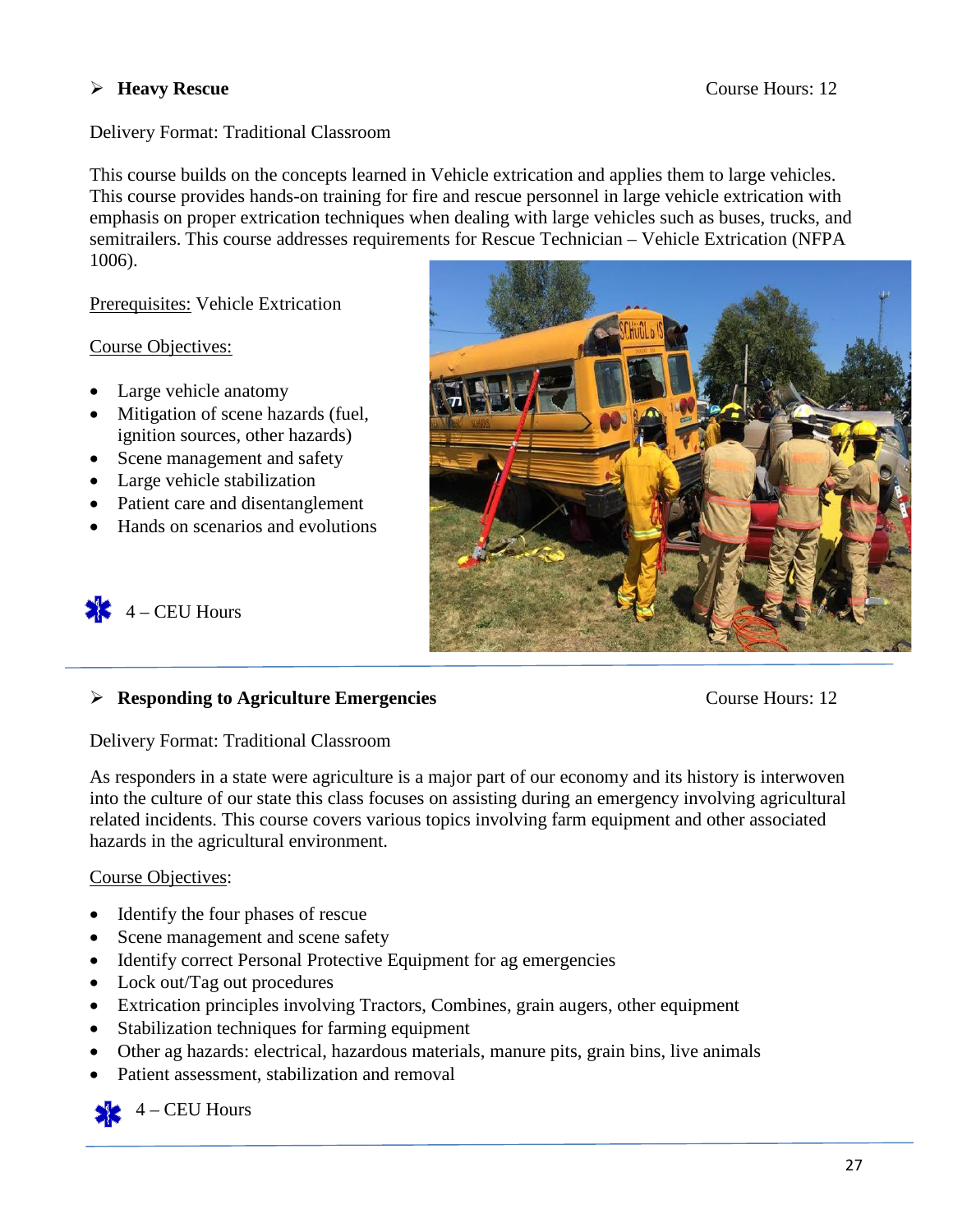#### Delivery Format: Traditional Classroom

Hazards involving ice/water hazards are a unique rescue environment on many levels. The best rescue techniques for this hazard are not to become part of it by avoiding it all together.

#### Course Objectives:

- Identify the unique properties and associated problems associate with ice/water environment
- Scene management and size-up, hazards zones and pre-planning for this type of rescue
- Determining ice strength and most common dangers associate with ice
- Self-rescue techniques for the victim and responder
- Recognize medical related issues: hypothermia, dehydration and other health concerns
- Rescue techniques for responders

4 – CEU Hours SE.

#### **Grain Bin Rescue** Course Hours: 16

Delivery Format: Traditional Classroom

This course is designed for the first responders who respond to a grain bin rescue when the call is received by 911. The scope of this course is to educate responders about the challenges and hazards associated with grain bins that are a part of the agriculture business in Nebraska and how to safely manage the incident. This course reviews and follows appropriate guidelines as identified in OSHA.

Prerequisites: Basic Rope Rescue, Confined Space Rescue

#### Course Objectives:

- OSHA regulations, definitions, liabilities and grain bin rescue
- Lock-out/Tag-out procedures as prescribed by OSHA
- Preplanning potential response and necessary rescue resources for a grain bin rescue
- Grain storage facilities and types of construction, operating features
- Physical hazards associated with this type of rescue environment
- Scene management and safety of the responder and victim
- Locating, securing, packaging, moving and removing the victim
- Mechanical advantage and retrieval systems
- Proper use of cutting tools
- Scenarios and team evolutions for successful rescues

 $4 - CEU$  Hours